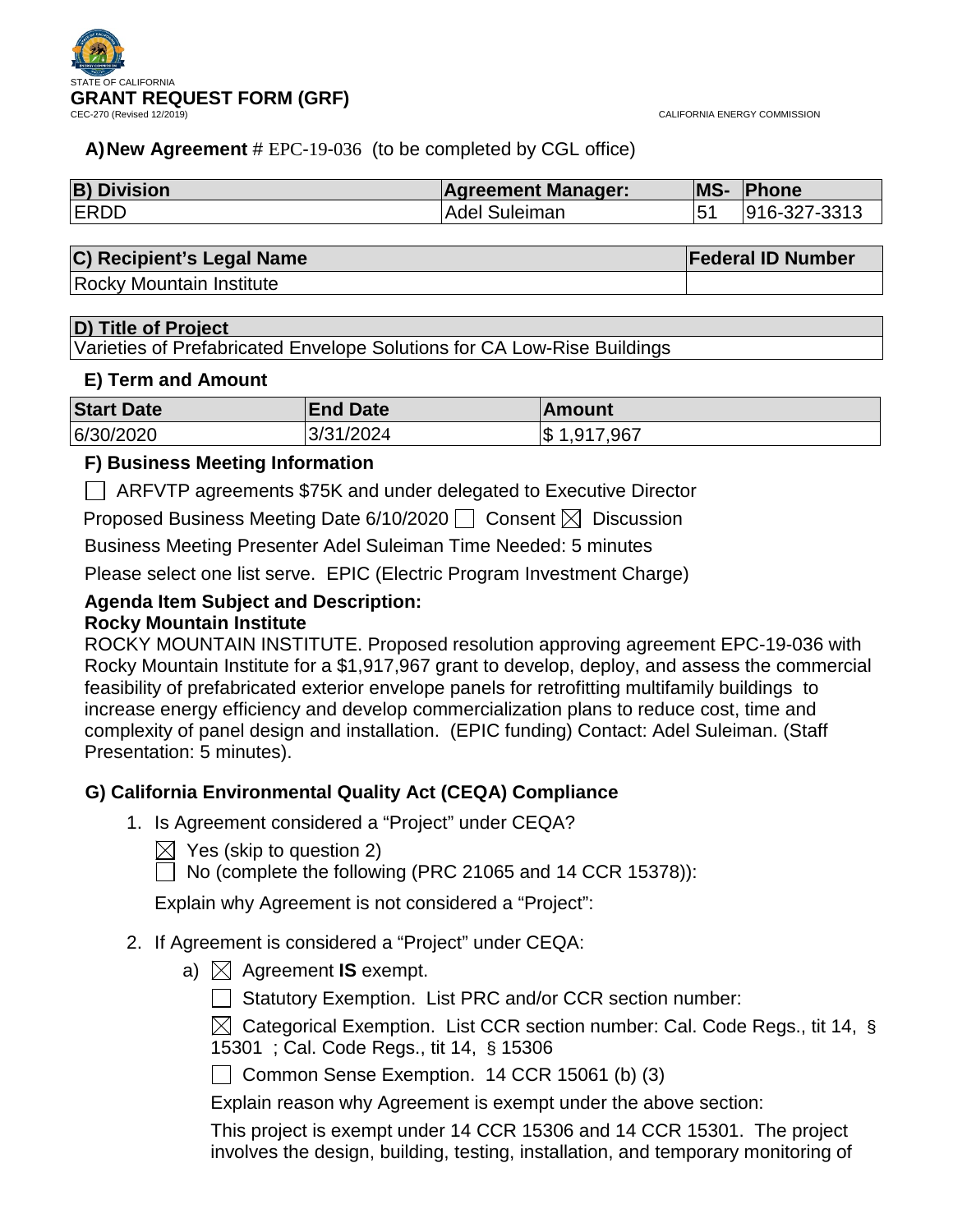

CALIFORNIA ENERGY COMMISSION

pre-fabricated façade panels. The design, building, and testing work will all be done within existing manufacturing facilities already permitted for this type of work. The installation and monitoring work will be conducted on two existing multi-family buildings. Pre-fabricated façade panels will be installed to the exterior of the existing buildings with no demolition or removal of the existing exterior. This is just a façade retrofit. The retrofit may involve a little excavation at the building perimeter to insulate slab edge and/or attach to existing footings. It may also include the capping and removal of gas service. Temporary testing and measurement devices will be installed to measure various beneficial effects created by the installed panels. After testing, the testing and measurement devices will be removed. Because this project involves basic data collection and research that will not result in a serious or major disturbance to an environmental resource, it is exempt under 14 CCR 15306. Because this project involves design, building, and testing in existing manufacturing facilities permitted for this work, and then minor retrofits to two existing buildings, and none of the activities expand the use of the manufacturing facilities or the two multi-family building test sites, this project is also exempt under 14 CCR 15301.

b) Agreement **IS NOT** exempt. (consult with the legal office to determine next steps)

Check all that apply

**Initial Study** 

 $\Box$  Negative Declaration

 $\Box$  Mitigated Negative Declaration

 $\Box$  Environmental Impact Report

Statement of Overriding Considerations

## **H) List all subcontractors (major and minor) and equipment vendors:** (attach additional sheets as necessary)

| <b>Legal Company Name:</b>                 | <b>Budget</b> |
|--------------------------------------------|---------------|
| Association for Energy Affordability, Inc. | \$124,960     |
| <b>Redwood Energy</b>                      | \$95,000      |
| David Baker, an Architectural Corporation  | \$184,007     |
| Signetron, Inc.                            | \$150,000     |
| RDH Building Science Inc.                  | \$160,000     |
| Manufacturers (TBD)                        | \$128,000     |
| <b>SMT Research, LTD</b>                   | \$0.00        |

## **I) List all key partners: (attach additional sheets as necessary)**

| <b>Legal Company Name:</b>                  |
|---------------------------------------------|
| <b>Rocky Mountain Institute</b>             |
| RDHBuilding Science, Inc.                   |
| <b>Association for Energy Affordability</b> |
| <b>Redwood Energy</b>                       |
| <b>SMT Research, LTD</b>                    |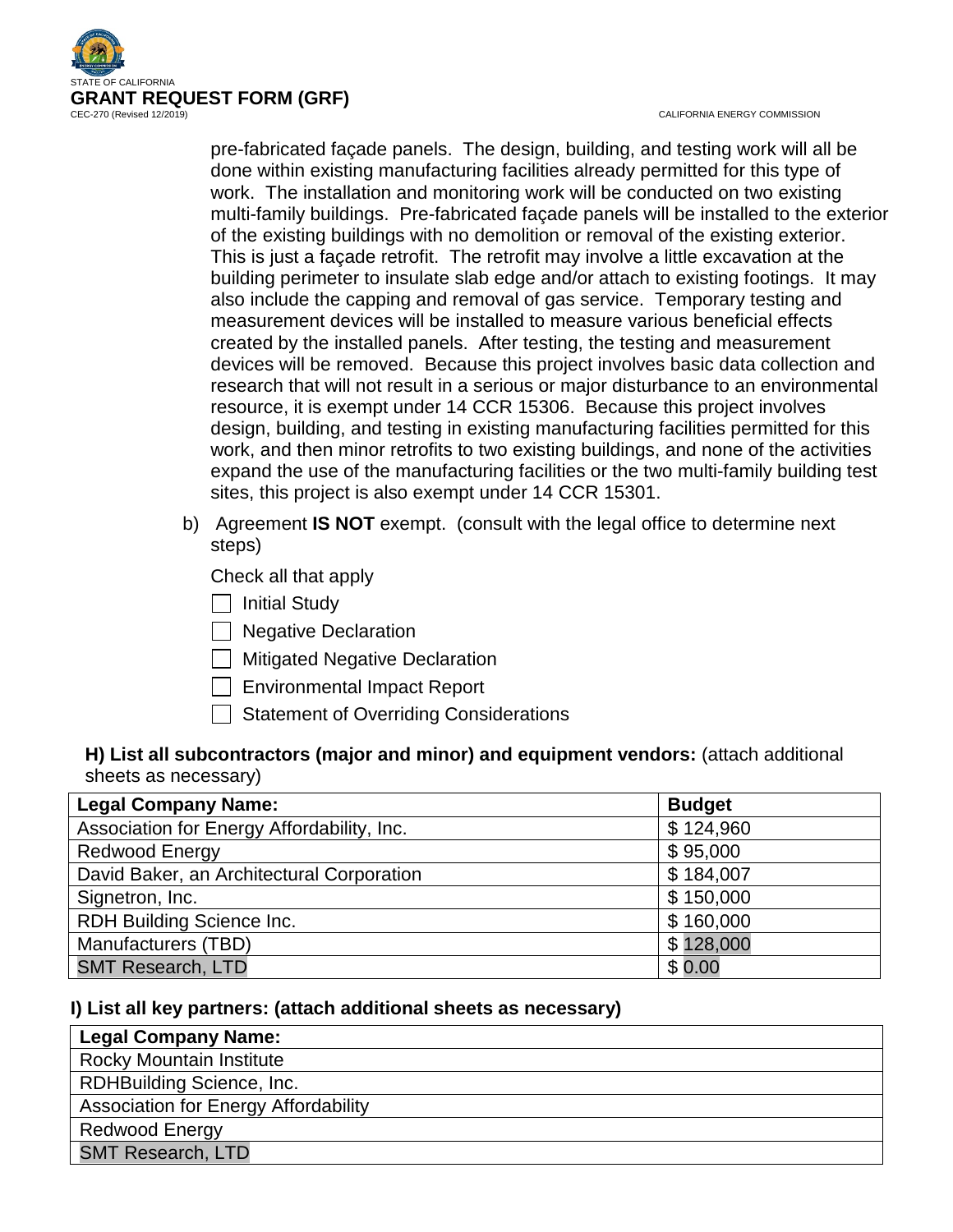

## **J) Budget Information**

| <b>Funding Source</b> | <b>Funding Year of</b><br>Appropriation | <b>Budget List</b><br><b>Number</b> | <b>Amount</b> |
|-----------------------|-----------------------------------------|-------------------------------------|---------------|
| <b>IEPIC</b>          | $18 - 19$                               | 301.001F                            | \$1,917,967   |
|                       |                                         |                                     |               |

## R&D Program Area: EERO: Buildings TOTAL: \$1,917,967

Explanation for "Other" selection

Reimbursement Contract #: Federal Agreement #:

## **K) Recipient's Contact Information**

## **1. Recipient's Administrator/Officer**

Name: Martha Campbell Address: 1111 Broadway City, State, Zip: Oakland, CA 94607-4139 Phone: 415-592-7622 E-Mail: mcampbell@rmi.org

## **2. Recipient's Project Manager**

Name: Amy Egerter Address: 21111 Broadway City, State, Zip: Oakland, CA 94607-4139 Phone: 510-- 343-6571 E-Mail: aegerter@rmi.org

## **L) Selection Process Used**

- $\boxtimes$  Competitive Solicitation Solicitation #: GFO-19-307
- $\Box$  First Come First Served Solicitation Solicitation #:

## **M) The following items should be attached to this GRF**

- 1. Exhibit A, Scope of Work  $\boxtimes$  Attached
- 2. Exhibit B, Budget Detail  $\Box$  Attached
- 3. CEC 105, Questionnaire for Identifying Conflicts  $\boxtimes$  Attached
- 4. Recipient Resolution  $\boxtimes$  N/A  $\Box$  Attached
- 5. CEQA Documentation  $\Box$  N/A  $\boxtimes$  Attached
- 
- **\_\_\_\_\_\_\_\_\_\_\_\_\_\_\_\_\_\_\_\_\_\_\_\_\_\_\_ \_\_\_\_\_\_\_\_\_\_\_\_\_\_ Agreement Manager Date**

**\_\_\_\_\_\_\_\_\_\_\_\_\_\_\_\_\_\_\_\_\_\_\_\_\_\_\_ \_\_\_\_\_\_\_\_\_\_\_\_\_\_ Office Manager Date** 

**\_\_\_\_\_\_\_\_\_\_\_\_\_\_\_\_\_\_\_\_\_\_\_\_\_\_\_ \_\_\_\_\_\_\_\_\_\_\_\_\_\_ Deputy Director Date** 

- 
- 
- 
- 
-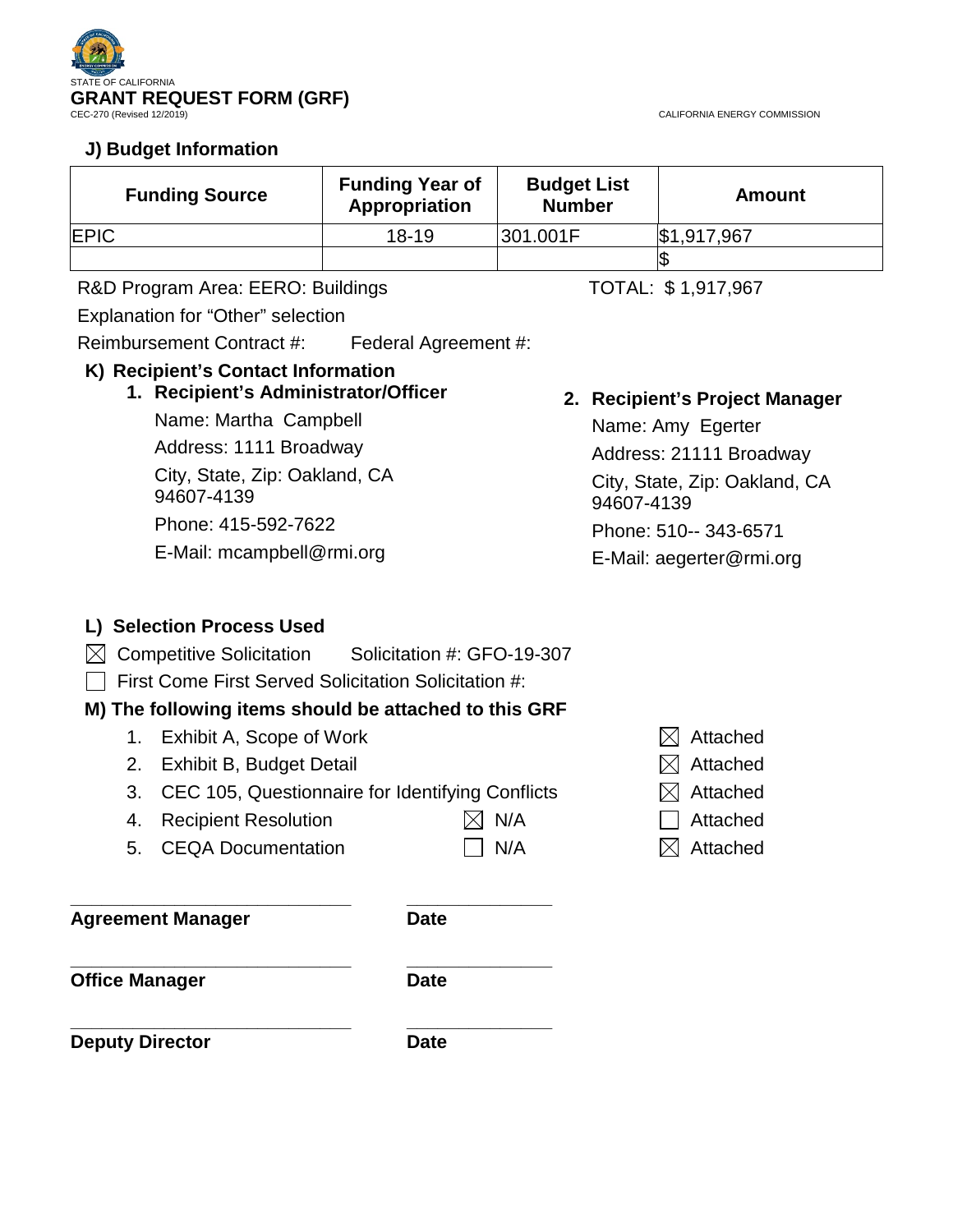## **I. TASK ACRONYM/TERM LISTS**

## **A. Task List**

| Task # | CPR <sup>1</sup> | <b>Task Name</b>                                            |
|--------|------------------|-------------------------------------------------------------|
|        |                  | <b>General Project Tasks</b>                                |
| ⌒      |                  | Prototype Design                                            |
| 3      |                  | Prototype Production and Testing                            |
|        |                  | Demonstration Site Systems Production and Installation      |
| 5      |                  | Demonstration Site Performance Measurement and Verification |
| 6      |                  | Product Literature and Commercialization Plan Development   |
|        |                  | <b>Evaluation of Project Benefits</b>                       |
| 8      |                  | Technology/Knowledge Transfer Activities                    |

## **B. Acronym/Term List**

| <b>Acronym/Term</b> | <b>Meaning</b>                              |
|---------------------|---------------------------------------------|
| <b>AEA</b>          | <b>Association for Energy Affordability</b> |
| <b>ASTM</b>         | American Society for Testing and Materials  |
| CAD                 | <b>Computer-Aided Design</b>                |
| <b>CAM</b>          | <b>Commission Agreement Manager</b>         |
| CAO                 | <b>Commission Agreement Officer</b>         |
| <b>CPR</b>          | <b>Critical Project Review</b>              |
| <b>DBA</b>          | <b>David Baker Architects</b>               |
| <b>EPS</b>          | <b>Expanded Polystyrene</b>                 |
| <b>GPS</b>          | <b>Graphite Polystyrene</b>                 |
| <b>RDH</b>          | <b>RDH Building Science</b>                 |
| <b>RE</b>           | Redwood Energy                              |
| <b>RMI</b>          | Rocky Mountain Institute                    |
|                     |                                             |
| <b>TAC</b>          | <b>Technical Advisory Committee</b>         |
| <b>ZNC</b>          | Zero Net Carbon                             |

## **II. PURPOSE OF AGREEMENT, PROBLEM/SOLUTION STATEMENT, AND GOALS AND OBJECTIVES**

## **A. Purpose of Agreement**

The purpose of this Agreement is to develop, deploy, and assess the commercial feasibility of prefabricated exterior envelope packages for retrofitting low-rise multifamily buildings. The project will develop variations of prefabricated facades that could be applied based on varying existing conditions in California's low-rise multifamily buildings.

<span id="page-3-0"></span> $1$  Please see subtask 1.3 in Part III of the Scope of Work (General Project Tasks) for a description of Critical Project Review (CPR) Meetings.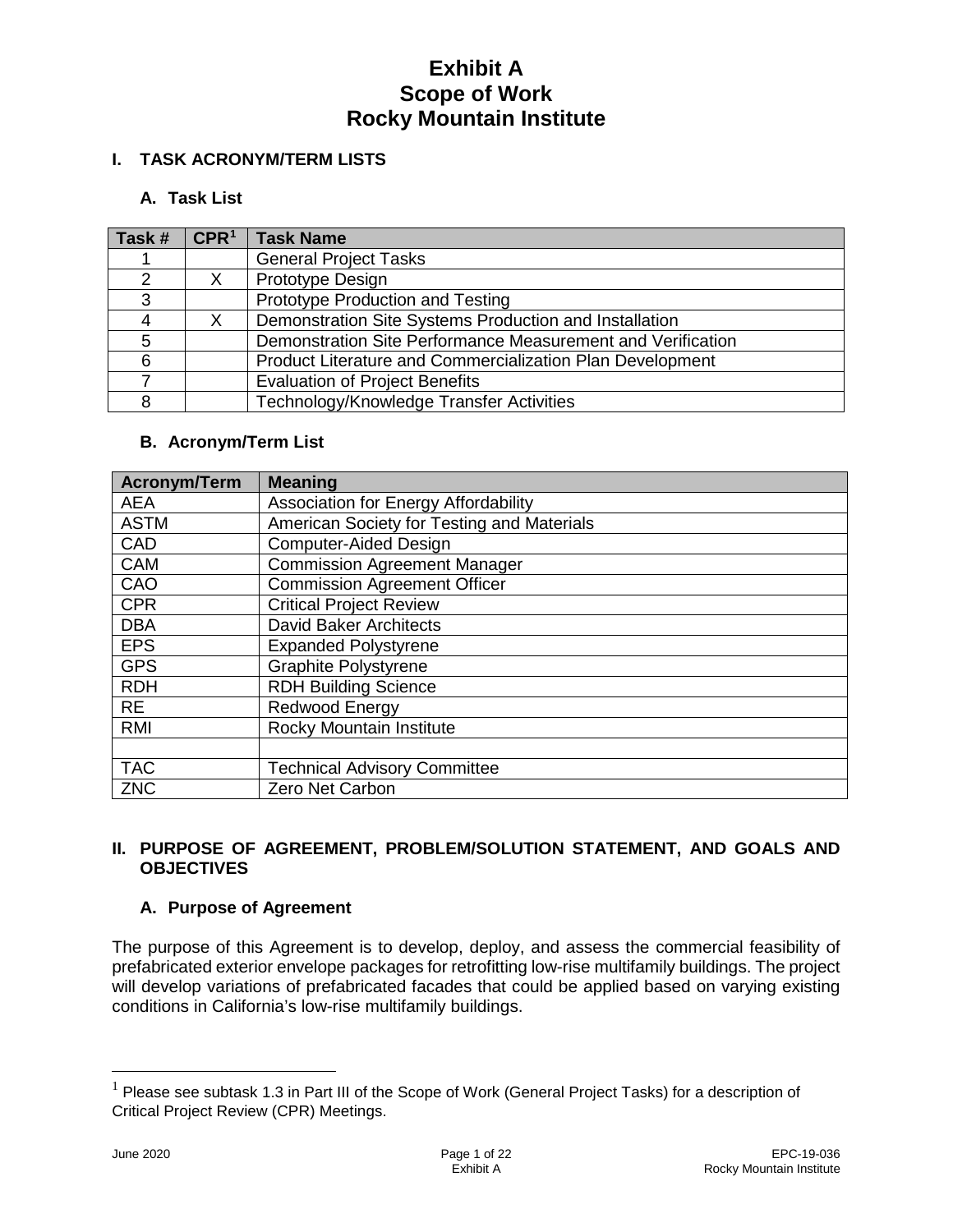### **B. Problem/ Solution Statement**

#### **Problem**

The decarbonization of California's building sector has fostered the need for global collaboration on emerging technologies. While deep carbon reducing retrofits are achievable in California's multifamily building sector, there have been a number of barriers to implementation. The majority of building retrofits excludes measures to enhance the performance of the building envelopes due to the complexity, cost, and relatively long payback of envelope improvements. There is a lack of simple, easy to install, building envelope retrofit measures. In addition, current market conditions, supply chain inefficiencies, and a lack of necessary technological solutions have made deep reducing carbon building envelope retrofits both time intensive and costly.

To scale the market and drive down the cost for zero net carbon (ZNC) retrofits, significant advances in the standardization in the manufacturing of prefabricated envelope panels for the and retrofit market are needed. European retrofit markets have successfully done this by creating unitized, prefabricated, airtight and high R-value panels that are hung off of the building exterior and include high performance windows and doors. These façade and roof panels can be installed in as little as one day. These types of prefabricated retrofit panels, however, are not available in the United States (US) or designed to serve California's building stock and climate.

## **Solution**

To address this critical gap in the US market, the recipient will develop at least two variations of prefabricated envelope panel prototypes, which will be optimized for the most common multifamily building typology in California: a low-rise, wood-frame building. These panel types and their associated benefits will at a minimum include:

- High insulation and airtightness values
- Fireproof material
- Seismically robust
- Low embodied carbon material
- Lightweight
- Thin

The project team will then demonstrate each technology on one building each (a total of at least two multifamily buildings) in a larger multifamily complex. The project team will also leverage current research being performed under another EPIC agreement, EPC 17-040, that will create a matrix of all currently identified retrofit wall system technologies to determine whether an additional high potential retrofit wall system could be demonstrated as part of this grant. If any of the selected demonstration technologies, including products developed by current partners, do not meet the specifications in Table 1, they will be revised to meet the criteria. These exterior panel prototypes and field demonstrations will serve as a proof of concept to American manufacturers, potential fabricators, and technology startups and will illustrate what is possible and what types of products are needed as the retrofit industry scales over the coming years.

## **C. Goals and Objectives of the Agreement**

#### **Agreement Goals**

The goals of this Agreement are to: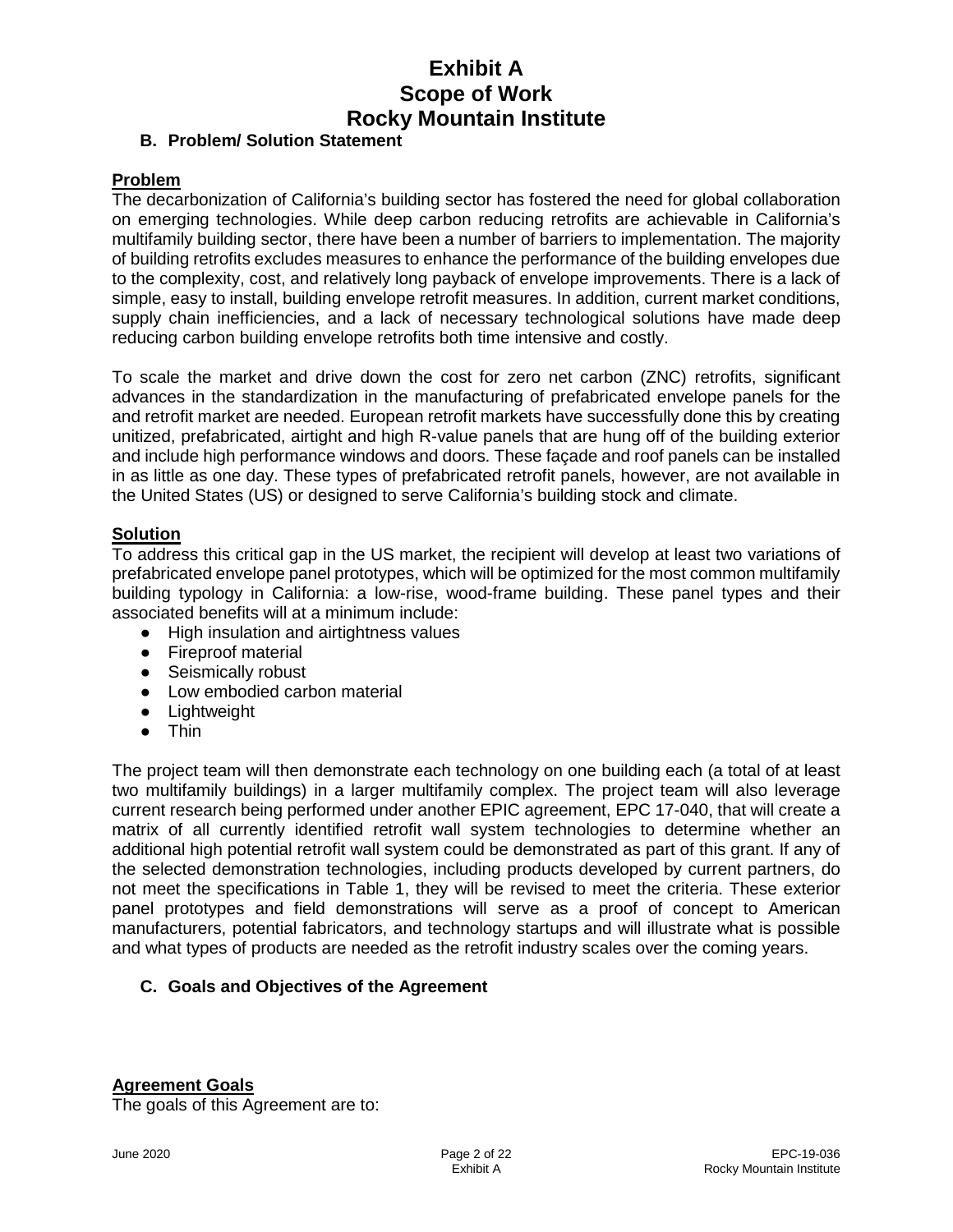- Design, fabricate, demonstrate, and validate at least two prefabrication panelized retrofit systems on a typical California low-rise multifamily building in order to:
	- o Signal to US, particularly Californian, manufacturers that there is a market for prefabricated panelized retrofit solutions
	- o Provide recommendations on how existing building envelope products, or products in development, can be optimized for Californian conditions
	- o Guide product development to align with California's energy efficiency and GHG reduction goals
- Develop a commercialization plan for partner panel manufacturers that articulates how to develop production facilities that will meet California market demand and meet this demand as part of their standard service offering.
- Achieve the performance metrics listed in Table 1.

| Comparable<br><b>Attribute</b>                        | <b>Manufacturers</b><br>(TBD)                                                   | <b>Evaluation</b><br><b>Method</b>                                     |
|-------------------------------------------------------|---------------------------------------------------------------------------------|------------------------------------------------------------------------|
| <b>Installation Time</b>                              | <1 week for whole<br>building                                                   | Construction<br>process<br>monitoring                                  |
| Tenant<br><b>Disruption</b>                           | Tenants do not<br>have to vacate<br>during installation                         | Construction<br>process<br>monitoring                                  |
| Cost (\$/sqft<br>façade; materials<br>& installation) | \$30-45                                                                         | <b>Construction cost</b><br>analysis post-<br>construction             |
| <b>Wall R-value</b>                                   | Up to R-29                                                                      | <b>RDH</b> testing                                                     |
| Roof R-value                                          | Up to R-49                                                                      | <b>RDH</b> testing                                                     |
| Air Change<br>(ACH50)                                 | 1-2 ACH50                                                                       | Blower door test                                                       |
| <b>HVAC Load</b><br>Reduction                         | 20% reduction from<br>current building<br>usage                                 | Building energy<br>model                                               |
| Prefabrication<br>Ability                             | All panel elements<br>are factory-finished<br>and delivered ready<br>to install | Panel<br>manufacturer<br>reporting; onsite<br>inspections of<br>panels |
| <b>Panel Size</b>                                     | Able to design to<br>architect<br>specifications                                | onsite inspection<br>of panels                                         |
| <b>Thickness</b>                                      | $=6"$                                                                           | onsite inspection<br>of panels                                         |

#### Table 1: Performance Metrics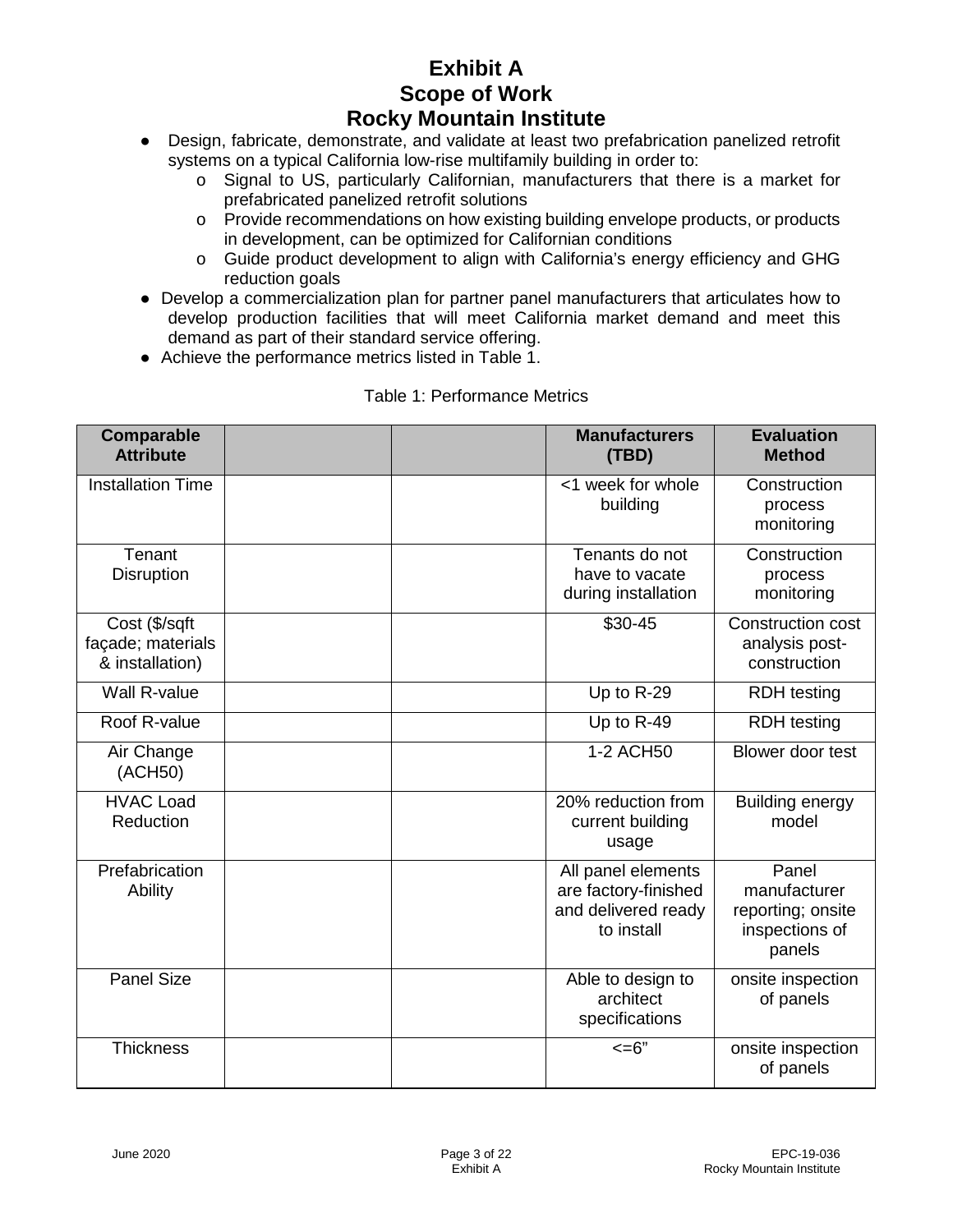| Finishing<br>Options                                                           |  | Able to design to<br>owner/architect<br>specifications  | N/A                |
|--------------------------------------------------------------------------------|--|---------------------------------------------------------|--------------------|
| Seismic/<br>Structural                                                         |  | Nonstructural;<br>loads placed on<br>existing structure | <b>RDH</b> testing |
| Technology<br>Readiness Level<br>(current<br>minimum end of<br>project target) |  | $3-5(4-6)$                                              | N/A                |

Ratepayer Benefits:<sup>[2](#page-6-0)</sup> This Agreement will result in the ratepayer benefits of greater electricity reliability, lower costs, and increased safety. The prefabricated panel will reduce thermal loads of the building, thus reducing the heating and cooling cost for the tenants and increase hours of maintained comfort in times of power outages. The panels will also provide better thermal comfort, which will help the tenants during extreme climate events, such as extreme hot summer or cold winter, especially during any service outage.

Technological Advancement and Breakthroughs:<sup>[3](#page-6-1)</sup> This Agreement will lead to technological advancement and breakthroughs to overcome barriers to the achievement of the State of California's statutory energy goals by furthering the development of prefabricated highperformance retrofit panel systems that are optimized for California's unique climates and multifamily building stock. The variations in panel design that will be tested and capture the range of building conditions, from complicated exterior facades or roofs, to the need for a more robust envelope upgrade. The prefabricated exterior panels will be able to meet California's need for rapidly deployable deep retrofit solutions in the US market and provide lessons learned on the design and development of future iterations.

## **Agreement Objectives**

The objectives of this Agreement are to:

- Design and construct and test prefabricated exterior facade panels for ZNC retrofits in California's low-rise multifamily buildings.
- Fabricate at least two panelized retrofit systems for installation at demonstration sites.
- Demonstrate the performance of prefabricated exterior panel systems per Table 1
- Develop a commercialization plan that enables manufacturers and/or fabricators to manufacture similar products at scale and establishes a service for carrying out these envelope retrofits.

<span id="page-6-0"></span> $2$  California Public Resources Code, Section 25711.5(a) requires projects funded by the Electric Program Investment Charge (EPIC) to result in ratepayer benefits. The California Public Utilities Commission, which established the EPIC in 2011, defines ratepayer benefits as greater reliability, lower costs, and increased safety (See CPUC "Phase 2" Decision 12-05-037 at page 19, May 24, 2012, http://docs.cpuc.ca.gov/PublishedDocs/WORD\_PDF/FINAL\_DECISION/167664.PDF).

<span id="page-6-1"></span> $3$  California Public Resources Code, Section 25711.5(a) also requires EPIC-funded projects to lead to technological advancement and breakthroughs to overcome barriers that prevent the achievement of the state's statutory and energy goals.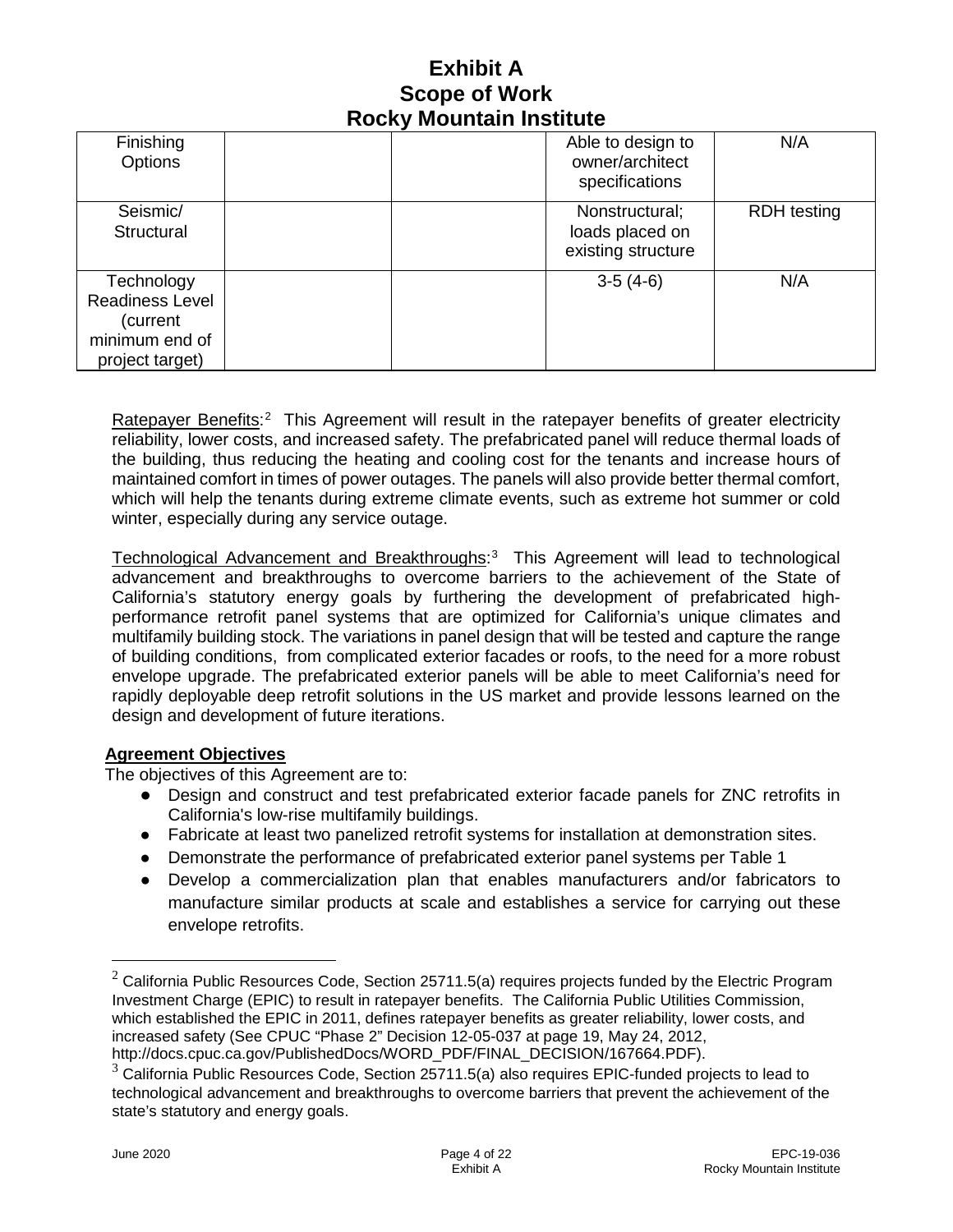### **III. TASK 1 GENERAL PROJECT TASKS**

### **PRODUCTS**

#### **Subtask 1.1 Products**

The goal of this subtask is to establish the requirements for submitting project products (e.g., reports, summaries, plans, and presentation materials). Unless otherwise specified by the Commission Agreement Manager (CAM), the Recipient must deliver products as required below by the dates listed in the **Project Schedule (Part V).** Products that require a draft version are indicated by marking **"(draft and final)"** after the product name in the "Products" section of the task/subtask. If "(draft and final)" does not appear after the product name, only a final version of the product is required. With respect to due dates within this Scope of Work, **"days"** means working days.

#### **The Recipient shall:**

For products that require a draft version, including the Final Report Outline and Final Report

- Submit all draft products to the CAM for review and comment in accordance with the Project Schedule (Part V). The CAM will provide written comments to the Recipient on the draft product within 15 days of receipt, unless otherwise specified in the task/subtask for which the product is required.
- Consider incorporating all CAM comments into the final product. If the Recipient disagrees with any comment, provide a written response explaining why the comment was not incorporated into the final product.
- Submit the revised product and responses to comments within 10 days of notice by the CAM, unless the CAM specifies a longer time period, or approves a request for additional time.

For products that require a final version only

Submit the product to the CAM for acceptance. The CAM may request minor revisions or explanations prior to acceptance.

For all products

Submit all data and documents required as products in accordance with the following Instructions for Submitting Electronic Files and Developing Software:

#### o **Electronic File Format**

Submit all data and documents required as products under this Agreement in an electronic file format that is fully editable and compatible with the Energy Commission's software and Microsoft (MS)-operating computing platforms, or with any other format approved by the CAM. Deliver an electronic copy of the full text of any Agreement data and documents in a format specified by the CAM, such as memory stick or CD-ROM.

The following describes the accepted formats for electronic data and documents provided to the Energy Commission as products under this Agreement, and establishes the software versions that will be required to review and approve all software products:

Data sets will be in MS Access or MS Excel file format (version 2007 or later), or any other format approved by the CAM.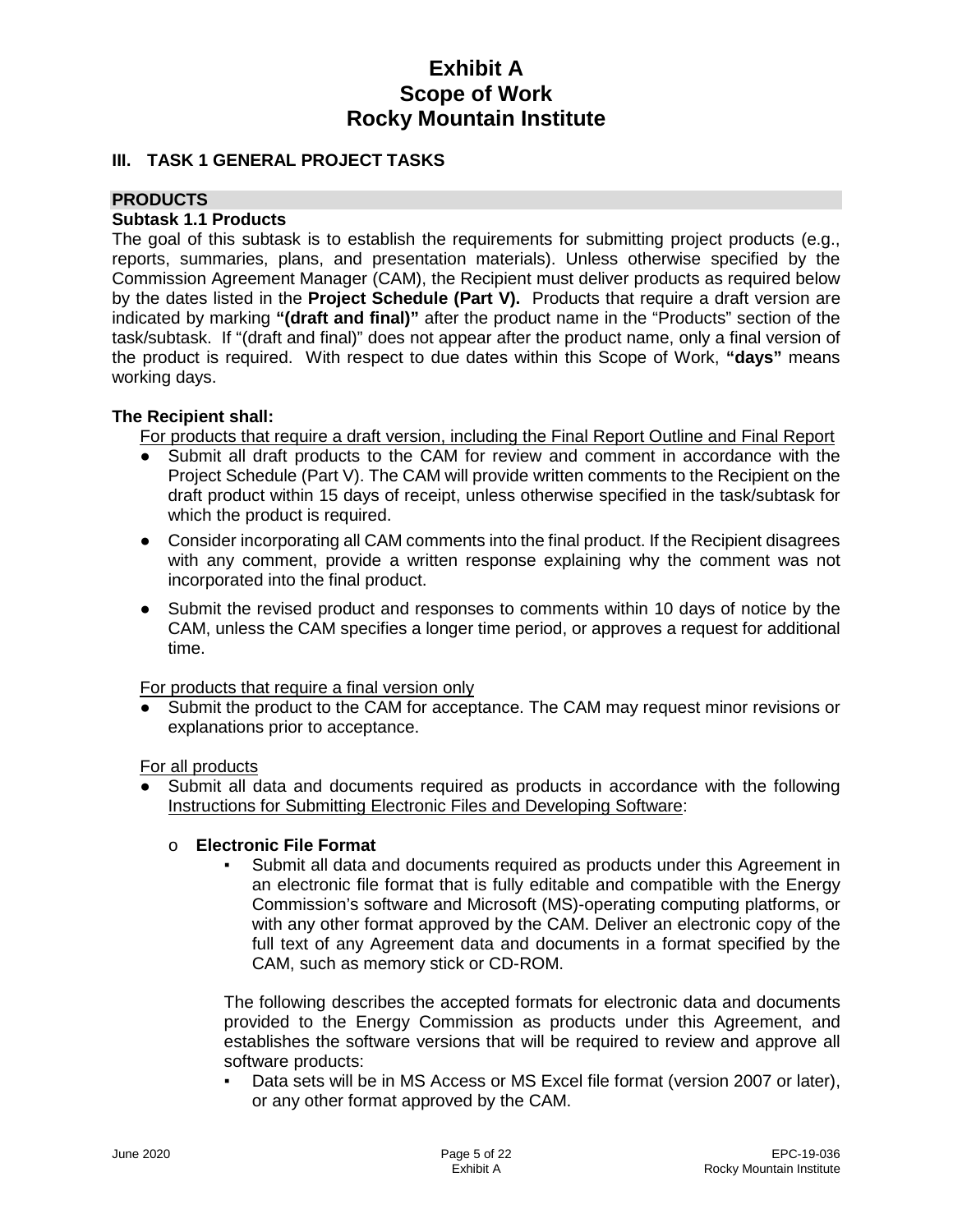- Text documents will be in MS Word file format, version 2007 or later.
- Documents intended for public distribution will be in PDF file format.
- The Recipient must also provide the native Microsoft file format.
- Project management documents will be in Microsoft Project file format, version 2007 or later.

#### o **Software Application Development**

Use the following standard Application Architecture components in compatible versions for any software application development required by this Agreement (e.g., databases, models, modeling tools), unless the CAM approves other software applications such as open source programs:

- Microsoft ASP.NET framework (version 3.5 and up). Recommend 4.0.
- Microsoft Internet Information Services (IIS), (version 6 and up)

Recommend 7.5.

- Visual Studio.NET (version 2008 and up). Recommend 2010.
- C# Programming Language with Presentation (UI), Business Object and Data Layers.
- SQL (Structured Query Language).
- Microsoft SQL Server 2008, Stored Procedures. Recommend 2008

R2.

- Microsoft SQL Reporting Services. Recommend 2008 R2.
- XML (external interfaces).

Any exceptions to the Electronic File Format requirements above must be approved in writing by the CAM. The CAM will consult with the Energy Commission's Information Technology Services Branch to determine whether the exceptions are allowable.

#### *MEETINGS*

#### **Subtask 1.2 Kick-off Meeting**

The goal of this subtask is to establish the lines of communication and procedures for implementing this Agreement.

#### **The Recipient shall:**

● Attend a "Kick-off" meeting with the CAM, the Commission Agreement Officer (CAO), and any other Energy Commission staff relevant to the Agreement. The Recipient will bring its Project Manager and any other individuals designated by the CAM to this meeting. The administrative and technical aspects of the Agreement will be discussed at the meeting. Prior to the meeting, the CAM will provide an agenda to all potential meeting participants. The meeting may take place in person or by electronic conferencing (e.g., WebEx), with approval of the CAM.

The administrative portion of the meeting will include discussion of the following:

- o Terms and conditions of the Agreement;
- o Administrative products (subtask 1.1);
- o CPR meetings (subtask 1.3);
- o Match fund documentation (subtask 1.7);
- o Permit documentation (subtask 1.8);
- o Subcontracts (subtask 1.9); and
- o Any other relevant topics.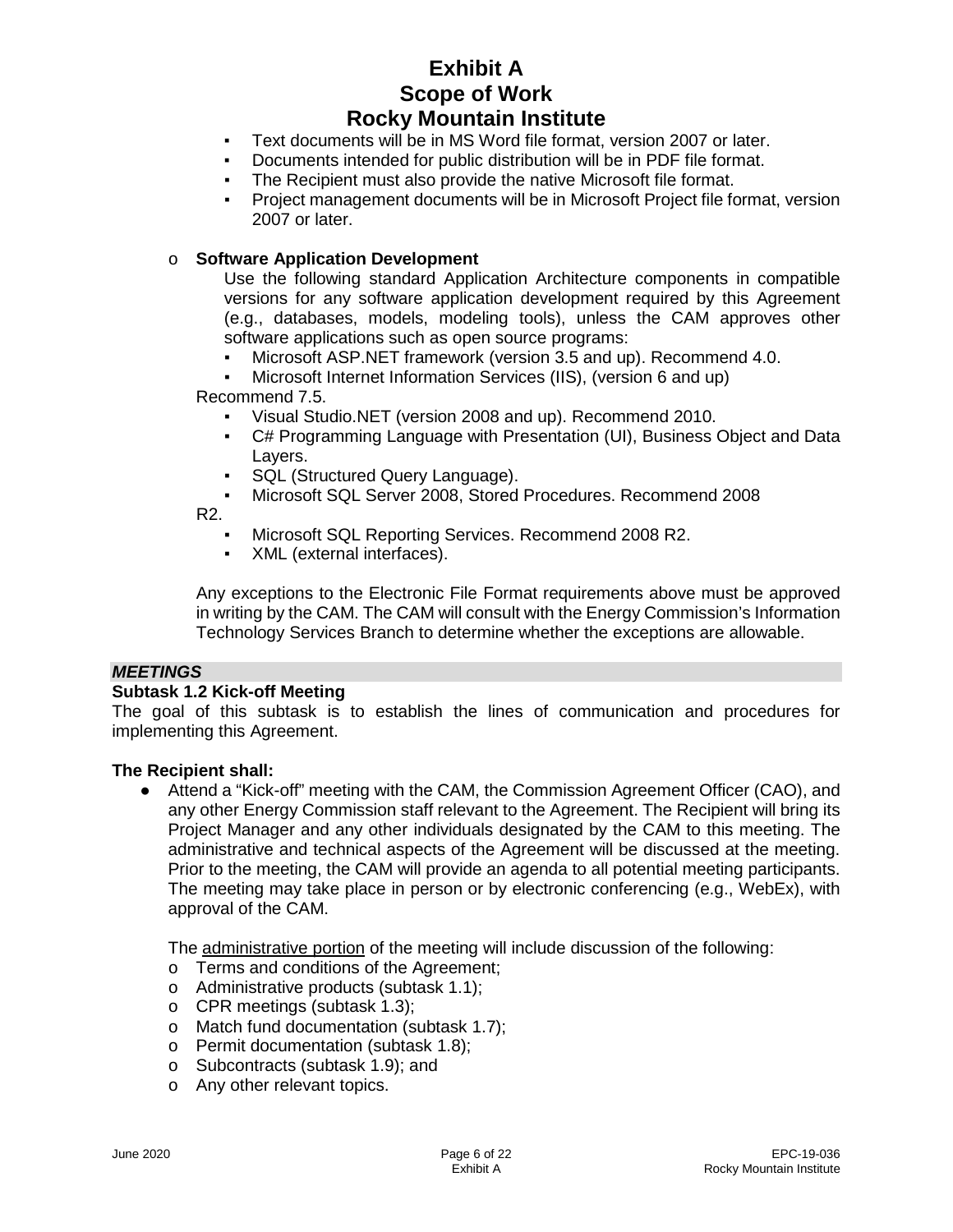The technical portion of the meeting will include discussion of the following:

- o The CAM's expectations for accomplishing tasks described in the Scope of Work;
- o An updated Project Schedule;
- o Technical products (subtask 1.1);
- o Progress reports and invoices (subtask 1.5);
- o Final Report (subtask 1.6);
- o Technical Advisory Committee meetings (subtasks 1.10 and 1.11); and
- o Any other relevant topics.
- Provide an *Updated Project Schedule, List of Match Funds,* and *List of Permits*, as needed to reflect any changes in the documents.

### **The CAM shall:**

- Designate the date and location of the meeting.
- Send the Recipient a *Kick-off Meeting Agenda*.

#### **Recipient Products:**

- Updated Project Schedule *(if applicable)*
- Updated List of Match Funds *(if applicable)*
- Updated List of Permits *(if applicable)*

#### **CAM Product:**

● Kick-off Meeting Agenda

### **Subtask 1.3 Critical Project Review (CPR) Meetings**

The goal of this subtask is to determine if the project should continue to receive Energy Commission funding, and if so whether any modifications must be made to the tasks, products, schedule, or budget. CPR meetings provide the opportunity for frank discussions between the Energy Commission and the Recipient. As determined by the CAM, discussions may include project status, challenges, successes, advisory group findings and recommendations, final report preparation, and progress on technical transfer and production readiness activities (if applicable). Participants will include the CAM and the Recipient, and may include the CAO and any other individuals selected by the CAM to provide support to the Energy Commission.

CPR meetings generally take place at key, predetermined points in the Agreement, as determined by the CAM and as shown in the Task List on page 1 of this Exhibit. However, the CAM may schedule additional CPR meetings as necessary. The budget will be reallocated to cover the additional costs borne by the Recipient, but the overall Agreement amount will not increase. CPR meetings generally take place at the Energy Commission, but they may take place at another location, or may be conducted via electronic conferencing (e.g., WebEx) as determined by the CAM.

#### **The Recipient shall:**

- Prepare a *CPR Report* for each CPR meeting that: (1) discusses the progress of the Agreement toward achieving its goals and objectives; and (2) includes recommendations and conclusions regarding continued work on the project.
- Submit the CPR Report along with any other *Task Products* that correspond to the technical task for which the CPR meeting is required (i.e., if a CPR meeting is required for Task 2, submit the Task 2 products along with the CPR Report).
- Attend the CPR meeting.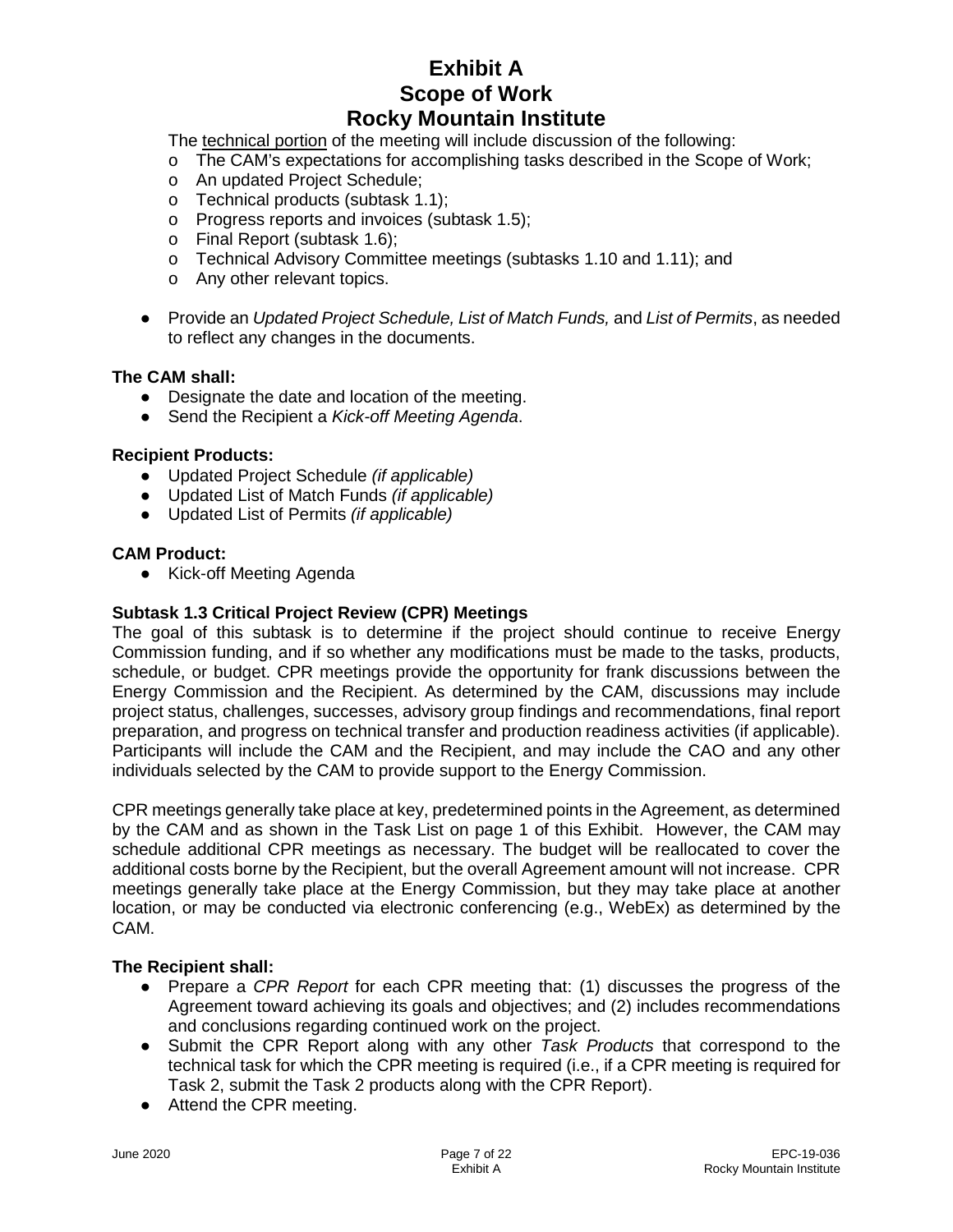• Present the CPR Report and any other required information at each CPR meeting.

#### **The CAM shall:**

- Determine the location, date, and time of each CPR meeting with the Recipient's input.
- Send the Recipient a *CPR Agenda* and a *List of Expected CPR Participants* in advance of the CPR meeting. If applicable, the agenda will include a discussion of match funding and permits.
- Conduct and make a record of each CPR meeting. Provide the Recipient with a *Schedule for Providing a Progress Determination* on continuation of the project.
- Determine whether to continue the project, and if so whether modifications are needed to the tasks, schedule, products, or budget for the remainder of the Agreement. If the CAM concludes that satisfactory progress is not being made, this conclusion will be referred to the Deputy Director of the Energy Research and Development Division.
- Provide the Recipient with a *Progress Determination* on continuation of the project, in accordance with the schedule. The Progress Determination may include a requirement that the Recipient revise one or more products.

#### **Recipient Products:**

- CPR Report(s)
- Task Products (draft and/or final as specified in the task)

#### **CAM Products:**

- CPR Agenda
- List of Expected CPR Participants
- Schedule for Providing a Progress Determination
- Progress Determination

#### **Subtask 1.4 Final Meeting**

The goal of this subtask is to complete the closeout of this Agreement.

#### **The Recipient shall:**

● Meet with Energy Commission staff to present project findings, conclusions, and recommendations. The final meeting must be completed during the closeout of this Agreement. This meeting will be attended by the Recipient and CAM, at a minimum. The meeting may occur in person or by electronic conferencing (e.g., WebEx), with approval of the CAM.

The technical and administrative aspects of Agreement closeout will be discussed at the meeting, which may be divided into two separate meetings at the CAM's discretion.

- $\circ$  The technical portion of the meeting will involve the presentation of findings, conclusions, and recommended next steps (if any) for the Agreement. The CAM will determine the appropriate meeting participants.
- o The administrative portion of the meeting will involve a discussion with the CAM and the CAO of the following Agreement closeout items:
	- Disposition of any state-owned equipment.
	- Need to file a Uniform Commercial Code Financing Statement (Form UCC-1) regarding the Energy Commission's interest in patented technology.
	- The Energy Commission's request for specific "generated" data (not already provided in Agreement products).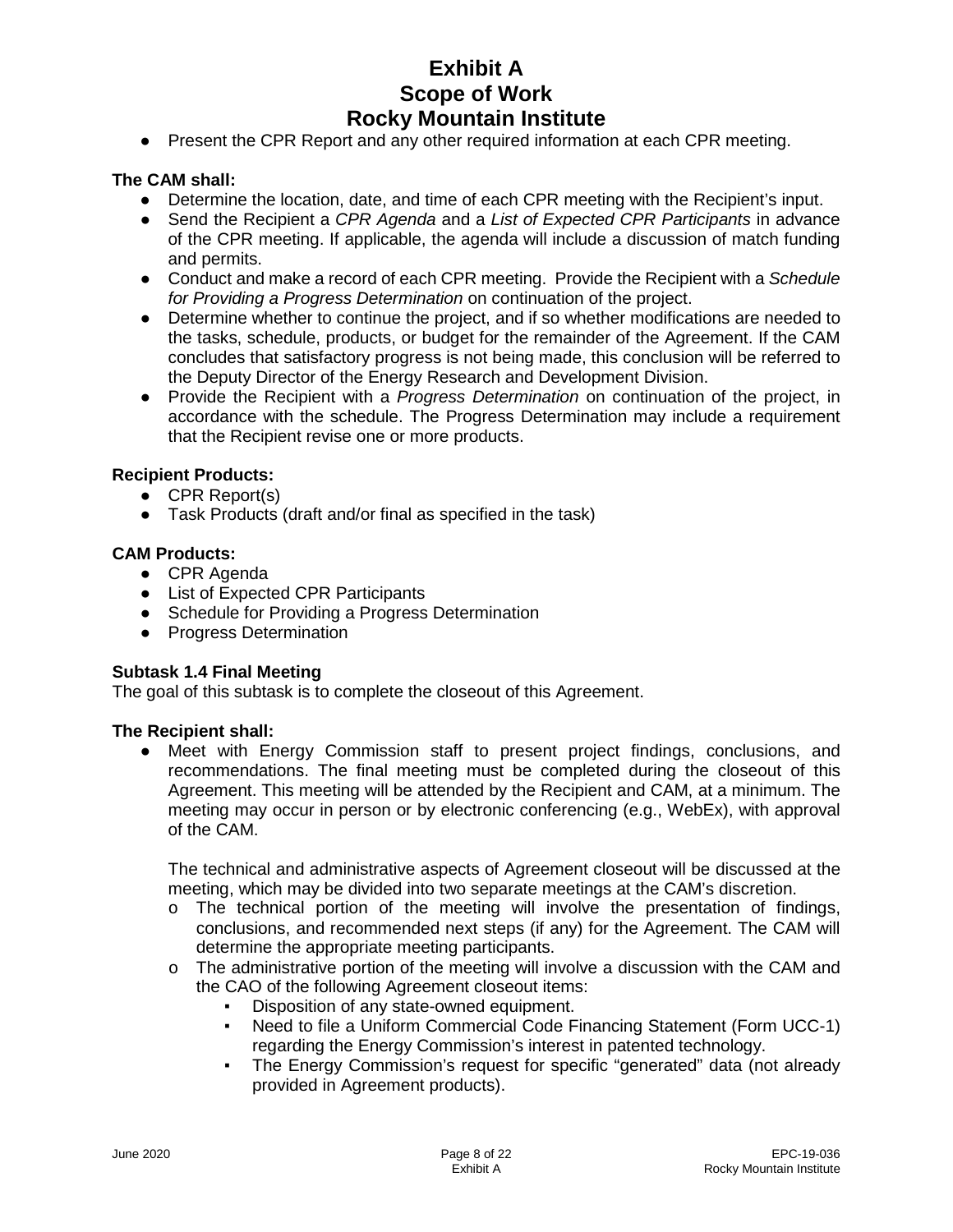- Need to document the Recipient's disclosure of "subject inventions" developed under the Agreement.
- "Surviving" Agreement provisions such as repayment provisions and confidential products.
- Final invoicing and release of retention.
- Prepare a *Final Meeting Agreement Summary* that documents any agreement made between the Recipient and Commission staff during the meeting.
- Prepare a *Schedule for Completing Agreement Closeout Activities*.
- Provide *All Draft and Final Written Products* on a CD-ROM or USB memory stick, organized by the tasks in the Agreement.

#### **Products:**

- Final Meeting Agreement Summary *(if applicable)*
- Schedule for Completing Agreement Closeout Activities
- All Draft and Final Written Products

#### *REPORTS AND INVOICES*

#### **Subtask 1.5 Progress Reports and Invoices**

The goals of this subtask are to: (1) periodically verify that satisfactory and continued progress is made towards achieving the project objectives of this Agreement; and (2) ensure that invoices contain all required information and are submitted in the appropriate format.

#### **The Recipient shall:**

- Submit a monthly *Progress Report* to the CAM. Each progress report must:
	- $\circ$  Summarize progress made on all Agreement activities as specified in the scope of work for the preceding month, including accomplishments, problems, milestones, products, schedule, fiscal status, and an assessment of the ability to complete the Agreement within the current budget and any anticipated cost overruns. See the Progress Report Format Attachment for the recommended specifications.
- Submit a monthly or quarterly *Invoice* that follows the instructions in the "Payment of Funds" section of the terms and conditions, including a financial report on Match Fund and in-state expenditures.

#### **Products:**

- Progress Reports
- Invoices

#### **Subtask 1.6 Final Report**

The goal of this subtask is to prepare a comprehensive Final Report that describes the original purpose, approach, results, and conclusions of the work performed under this Agreement. The CAM will review the Final Report, which will be due at least **two months** before the Agreement end date. When creating the Final Report Outline and the Final Report, the Recipient must use the Style Manual provided by the CAM.

#### **Subtask 1.6.1 Final Report Outline**

#### **The Recipient shall:**

● Prepare a *Final Report Outline* in accordance with the *Style Manual* provided by the CAM. *(See Task 1.1 for requirements for draft and final products.)*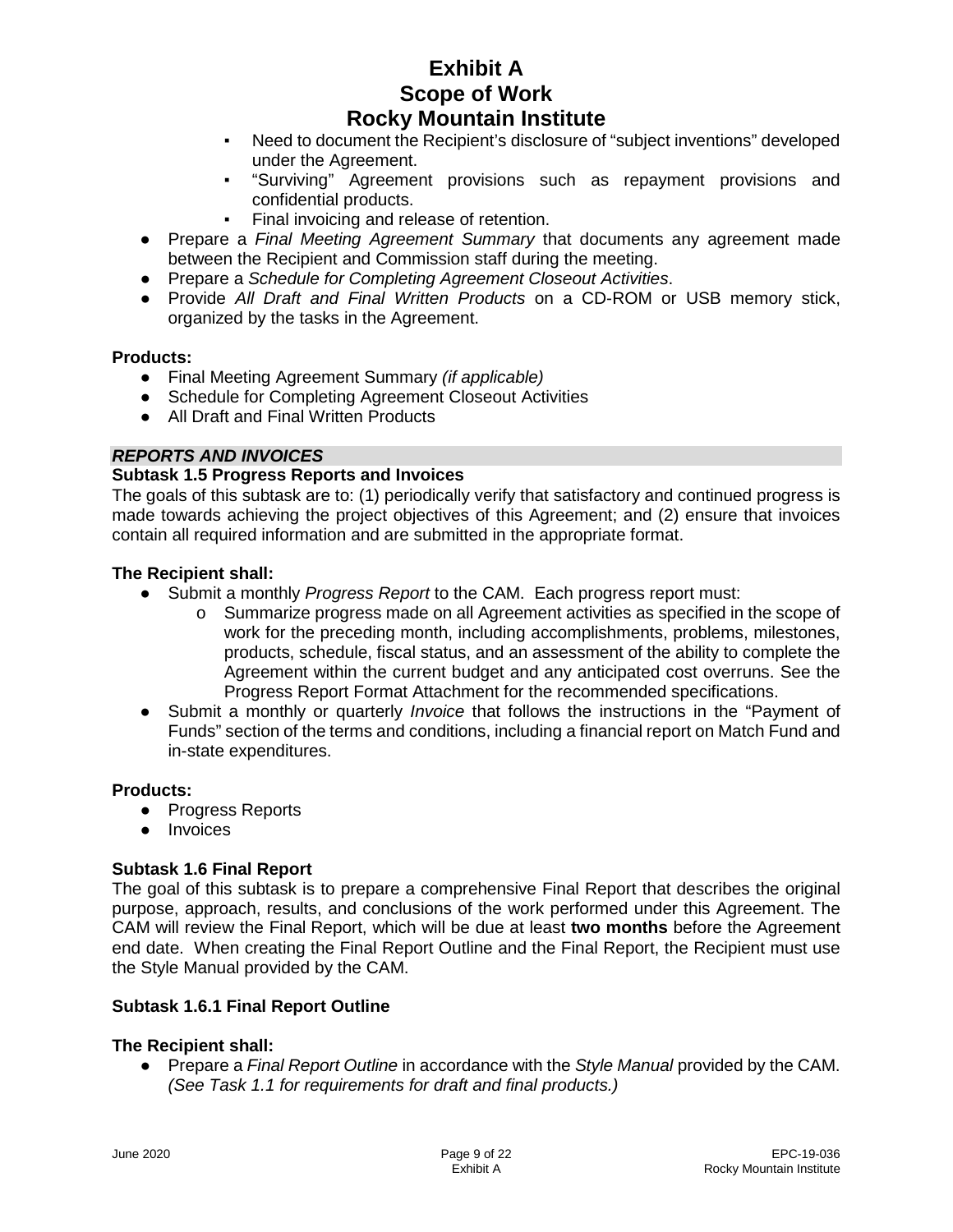#### **Recipient Products:**

● Final Report Outline (draft and final)

## **CAM Product:**

- Style Manual
- Comments on Draft Final Report Outline
- Acceptance of Final Report Outline

## **Subtask 1.6.2 Final Report**

## **The Recipient shall:**

- Prepare a *Final Report* for this Agreement in accordance with the approved Final Report Outline, Style Manual, and Final Report Template provided by the CAM with the following considerations:
	- o Ensure that the report includes the following items, in the following order:
		- Cover page (**required**)
		- Credits page on the reverse side of cover with legal disclaimer (**required**)
		- Acknowledgements page (optional)
		- Preface (**required**)
		- Abstract, keywords, and citation page (**required**)
		- Table of Contents (**required**, followed by List of Figures and List of Tables, if needed)
		- Executive summary (**required**)
		- Body of the report (**required**)
		- References (if applicable)
		- Glossary/Acronyms (If more than 10 acronyms or abbreviations are used, it is required.)
		- Bibliography (if applicable)
		- Appendices (if applicable) (Create a separate volume if very large.)
		- Attachments (if applicable)
	- o Ensure that the document is written in the third person.
	- o Ensure that the Executive Summary is understandable to the lay public.
		- Briefly summarize the completed work. Succinctly describe the project results and whether or not the project goals were accomplished.
		- Identify which specific ratepayers can benefit from the project results and how they can achieve the benefits.
		- If it's necessary to use a technical term in the Executive Summary, provide a brief definition or explanation when the technical term is first used.
	- o Follow the Style Guide format requirements for headings, figures/tables, citations, and acronyms/abbreviations.
	- o Ensure that the document omits subjective comments and opinions. However, recommendations in the conclusion of the report are allowed.
	- o Include a brief description of the project results in the Abstract.
- Submit a draft of the report to the CAM for review and comment. The CAM will provide written comments to the Recipient on the draft product within 15 days of receipt
- Consider incorporating all CAM comments into the Final Report. If the Recipient disagrees with any comment, provide a written response explaining why the comment was not incorporated into the final product
- Submit the revised Final Report and responses to comments within 10 days of notice by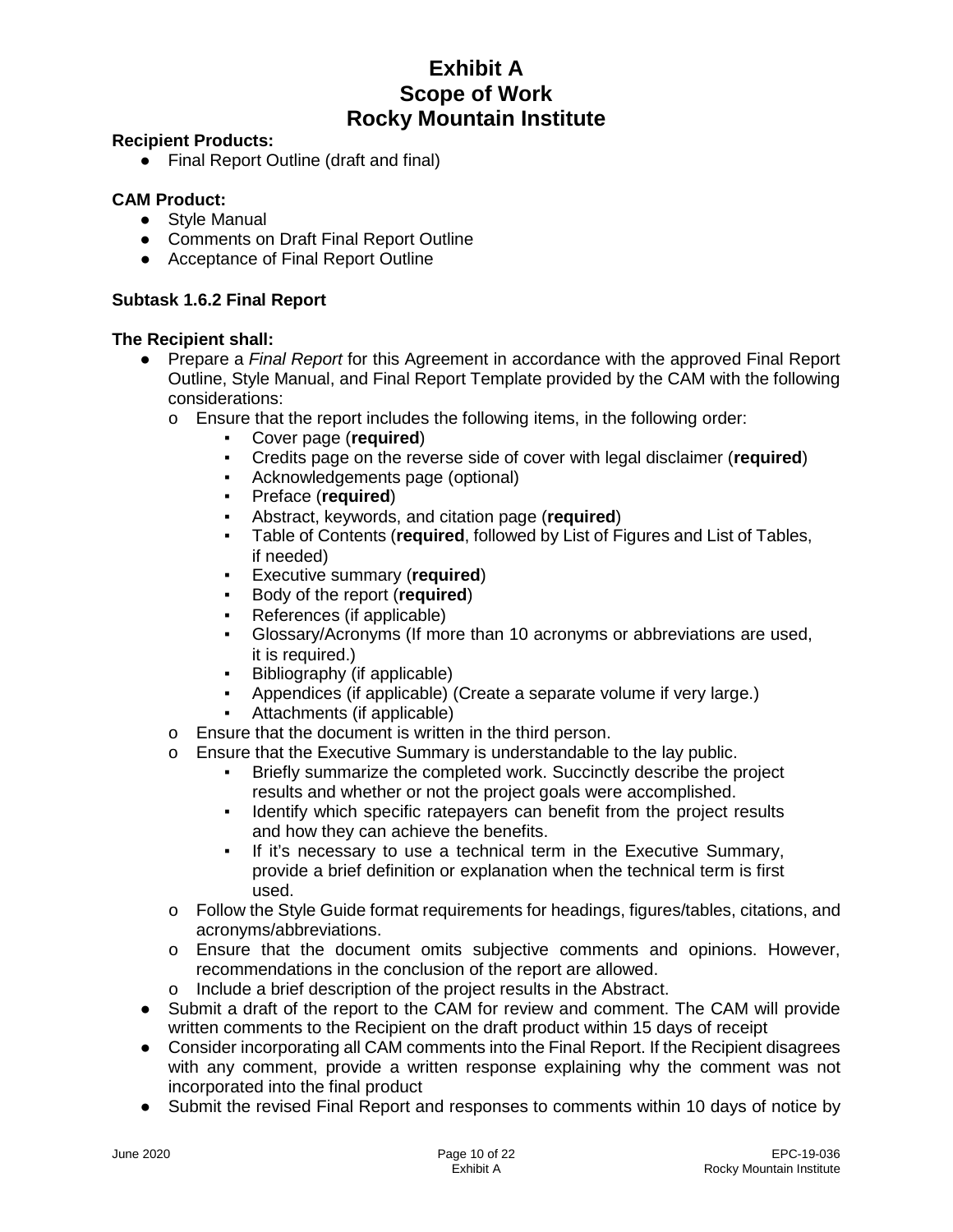the CAM, unless the CAM specifies a longer time period or approves a request for additional time.

● Submit one bound copy of the *Final Report* to the CAM along with *Written Responses to Comments on the Draft Final Report*.

#### **Products**:

- Final Report (draft and final)
- Written Responses to Comments on the Draft Final Report

#### **CAM Product:**

● Written Comments on the Draft Final Report

#### *MATCH FUNDS, PERMITS, AND SUBCONTRACTS*

#### **Subtask 1.7 Match Funds**

The goal of this subtask is to ensure that the Recipient obtains any match funds planned for this Agreement and applies them to the Agreement during the Agreement term.

While the costs to obtain and document match funds are not reimbursable under this Agreement, the Recipient may spend match funds for this task. The Recipient may only spend match funds during the Agreement term, either concurrently or prior to the use of Energy Commission funds. Match funds must be identified in writing, and the Recipient must obtain any associated commitments before incurring any costs for which the Recipient will request reimbursement.

#### **The Recipient shall:**

● Prepare a *Match Funds Status Letter* that documents the match funds committed to this Agreement. If no match funds were part of the proposal that led to the Energy Commission awarding this Agreement and none have been identified at the time this Agreement starts, then state this in the letter.

If match funds were a part of the proposal that led to the Energy Commission awarding this Agreement, then provide in the letter:

- o A list of the match funds that identifies:
	- The amount of cash match funds, their source(s) (including a contact name, address, and telephone number), and the task(s) to which the match funds will be applied.
	- The amount of each in-kind contribution, a description of the contribution type (e.g., property, services), the documented market or book value, the source (including a contact name, address, and telephone number), and the task(s) to which the match funds will be applied. If the in-kind contribution is equipment or other tangible or real property, the Recipient must identify its owner and provide a contact name, address, telephone number, and the address where the property is located.
	- If different from the solicitation application, provide a letter of commitment from an authorized representative of each source of match funding that the funds or contributions have been secured.
- At the Kick-off meeting, discuss match funds and the impact on the project if they are significantly reduced or not obtained as committed. If applicable, match funds will be included as a line item in the progress reports and will be a topic at CPR meetings.
- Provide a *Supplemental Match Funds Notification Letter* to the CAM of receipt of additional match funds.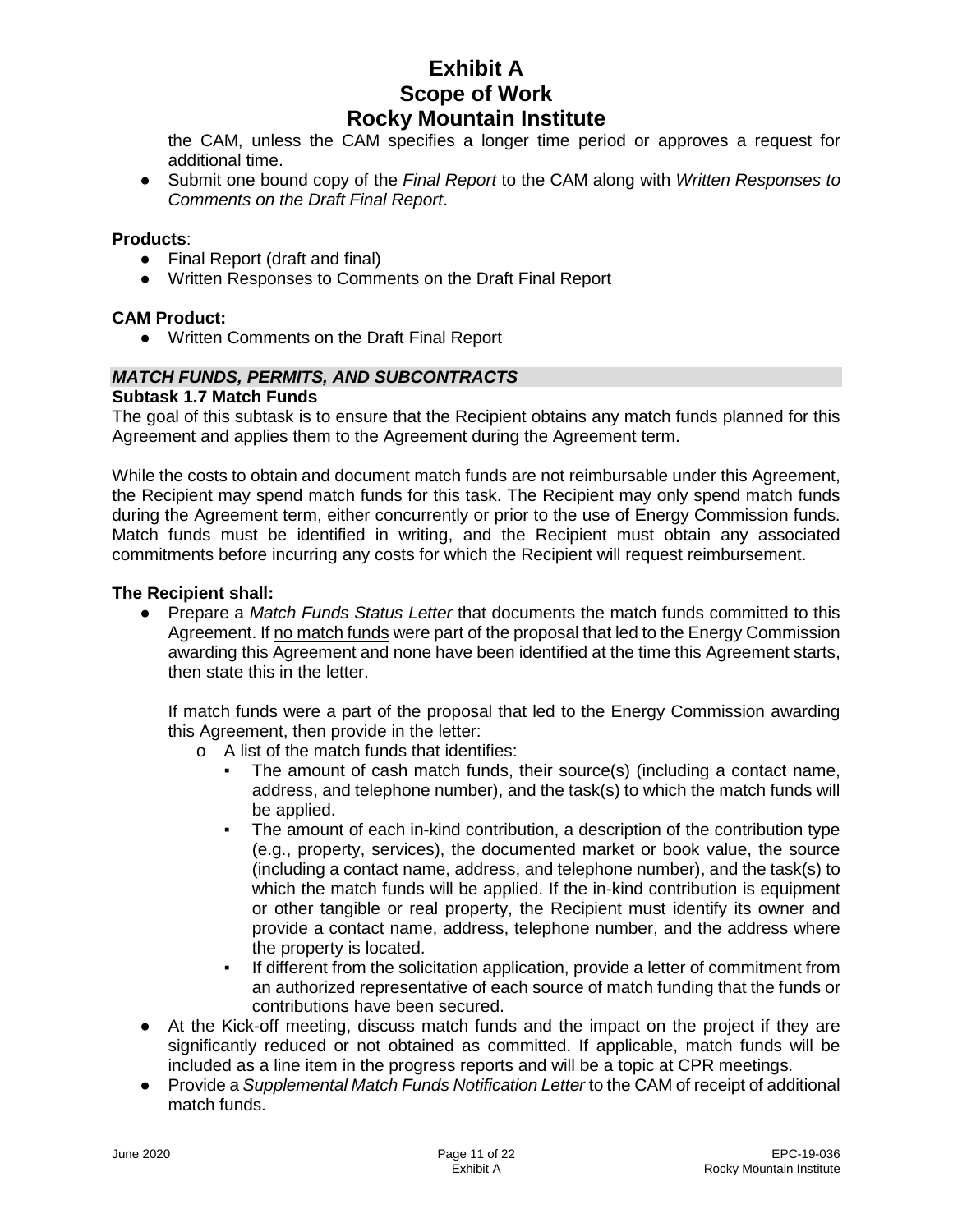● Provide a *Match Funds Reduction Notification Letter* to the CAM if existing match funds are reduced during the course of the Agreement. Reduction of match funds may trigger a CPR meeting.

#### **Products:**

- Match Funds Status Letter
- Supplemental Match Funds Notification Letter *(if applicable)*
- Match Funds Reduction Notification Letter *(if applicable)*

## **Subtask 1.8 Permits**

The goal of this subtask is to obtain all permits required for work completed under this Agreement in advance of the date they are needed to keep the Agreement schedule on track. Permit costs and the expenses associated with obtaining permits are not reimbursable under this Agreement, with the exception of costs incurred by University of California recipients. Permits must be identified and obtained before the Recipient may incur any costs related to the use of the permit(s) for which the Recipient will request reimbursement.

#### **The Recipient shall:**

- Prepare a *Permit Status Letter* that documents the permits required to conduct this Agreement. If no permits are required at the start of this Agreement, then state this in the letter. If permits will be required during the course of the Agreement, provide in the letter:
	- $\circ$  A list of the permits that identifies: (1) the type of permit; and (2) the name, address, and telephone number of the permitting jurisdictions or lead agencies.
	- $\circ$  The schedule the Recipient will follow in applying for and obtaining the permits.

The list of permits and the schedule for obtaining them will be discussed at the Kick-off meeting (subtask 1.2), and a timetable for submitting the updated list, schedule, and copies of the permits will be developed. The impact on the project if the permits are not obtained in a timely fashion or are denied will also be discussed. If applicable, permits will be included as a line item in progress reports and will be a topic at CPR meetings.

- If during the course of the Agreement additional permits become necessary, then provide the CAM with an *Updated List of Permits* (including the appropriate information on each permit) and an *Updated Schedule for Acquiring Permits*.
- Send the CAM a *Copy of Each Approved Permit*.
- If during the course of the Agreement permits are not obtained on time or are denied, notify the CAM within 5 days. Either of these events may trigger a CPR meeting.

## **Products:**

- Permit Status Letter
- Updated List of Permits *(if applicable)*
- Updated Schedule for Acquiring Permits *(if applicable)*
- Copy of Each Approved Permit *(if applicable)*

## **Subtask 1.9 Subcontracts**

The goals of this subtask are to: (1) procure subcontracts required to carry out the tasks under this Agreement; and (2) ensure that the subcontracts are consistent with the terms and conditions of this Agreement.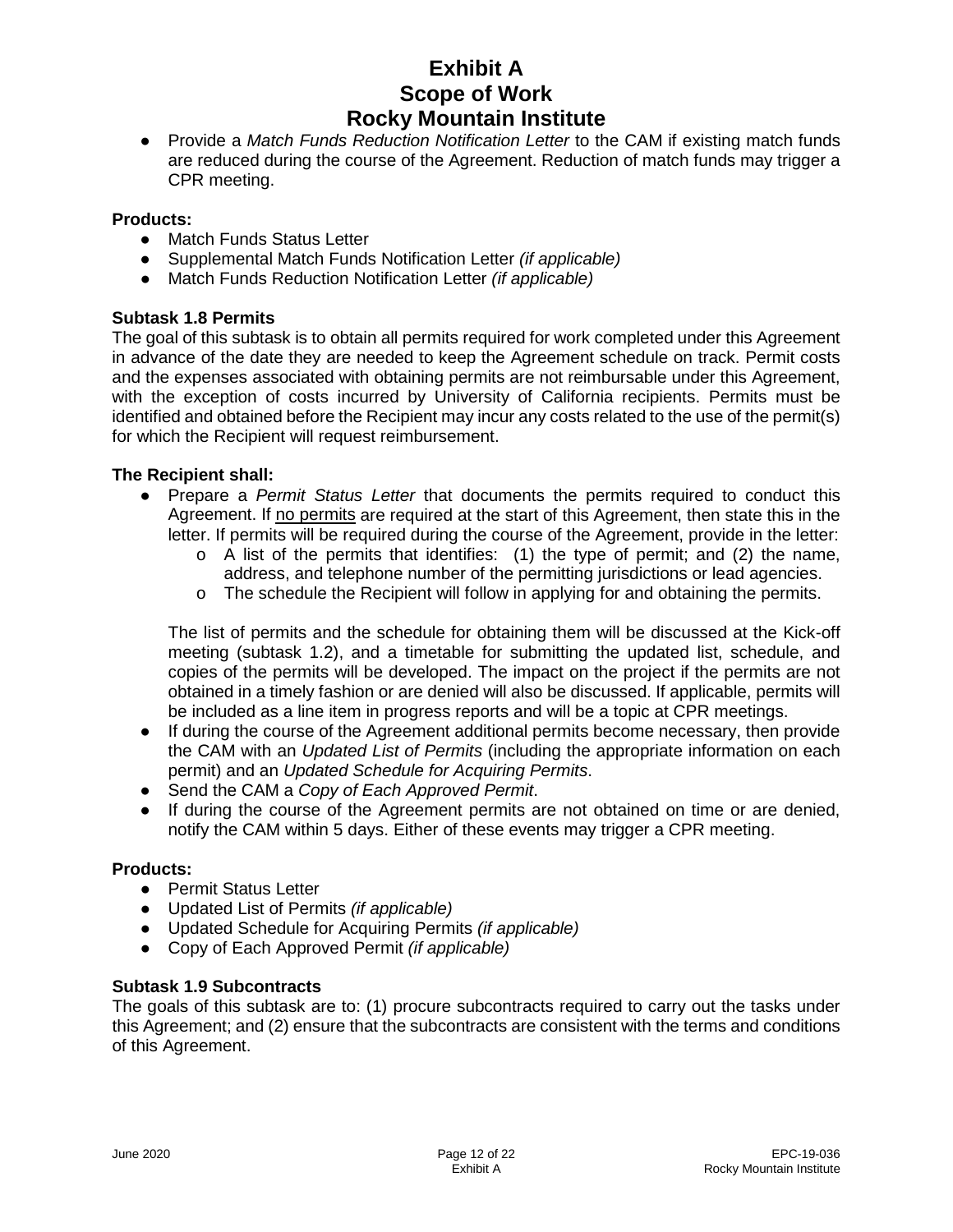#### **The Recipient shall:**

- Manage and coordinate subcontractor activities in accordance with the requirements of this Agreement.
- Incorporate this Agreement by reference into each subcontract.
- Include any required Energy Commission flow-down provisions in each subcontract, in addition to a statement that the terms of this Agreement will prevail if they conflict with the subcontract terms.
- If required by the CAM, submit a draft of each *Subcontract* required to conduct the work under this Agreement.
- Submit a final copy of the executed subcontract.
- Notify and receive written approval from the CAM prior to adding any new subcontractors (see the discussion of subcontractor additions in the terms and conditions).

#### **Products:**

● Subcontracts *(draft if required by the CAM)*

## *TECHNICAL ADVISORY COMMITTEE*

#### **Subtask 1.10 Technical Advisory Committee (TAC)**

The goal of this subtask is to create an advisory committee for this Agreement. The TAC should be composed of diverse professionals. The composition will vary depending on interest, availability, and need. TAC members will serve at the CAM's discretion. The purpose of the TAC is to:

- Provide guidance in project direction. The guidance may include scope and methodologies, timing, and coordination with other projects. The guidance may be based on:
	- o Technical area expertise;
	- o Knowledge of market applications; or
	- o Linkages between the agreement work and other past, present, or future projects (both public and private sectors) that TAC members are aware of in a particular area.
- Review products and provide recommendations for needed product adjustments, refinements, or enhancements.
- Evaluate the tangible benefits of the project to the state of California, and provide recommendations as needed to enhance the benefits.
- Provide recommendations regarding information dissemination, market pathways, or commercialization strategies relevant to the project products.

The TAC may be composed of qualified professionals spanning the following types of disciplines:

- Researchers knowledgeable about the project subject matter;
- Members of trades that will apply the results of the project (e.g., designers, engineers, architects, contractors, and trade representatives);
- Public interest market transformation implementers;
- Product developers relevant to the project;
- U.S. Department of Energy research managers, or experts from other federal or state agencies relevant to the project;
- Public interest environmental groups;
- Utility representatives;
- Air district staff; and
- Members of relevant technical society committees.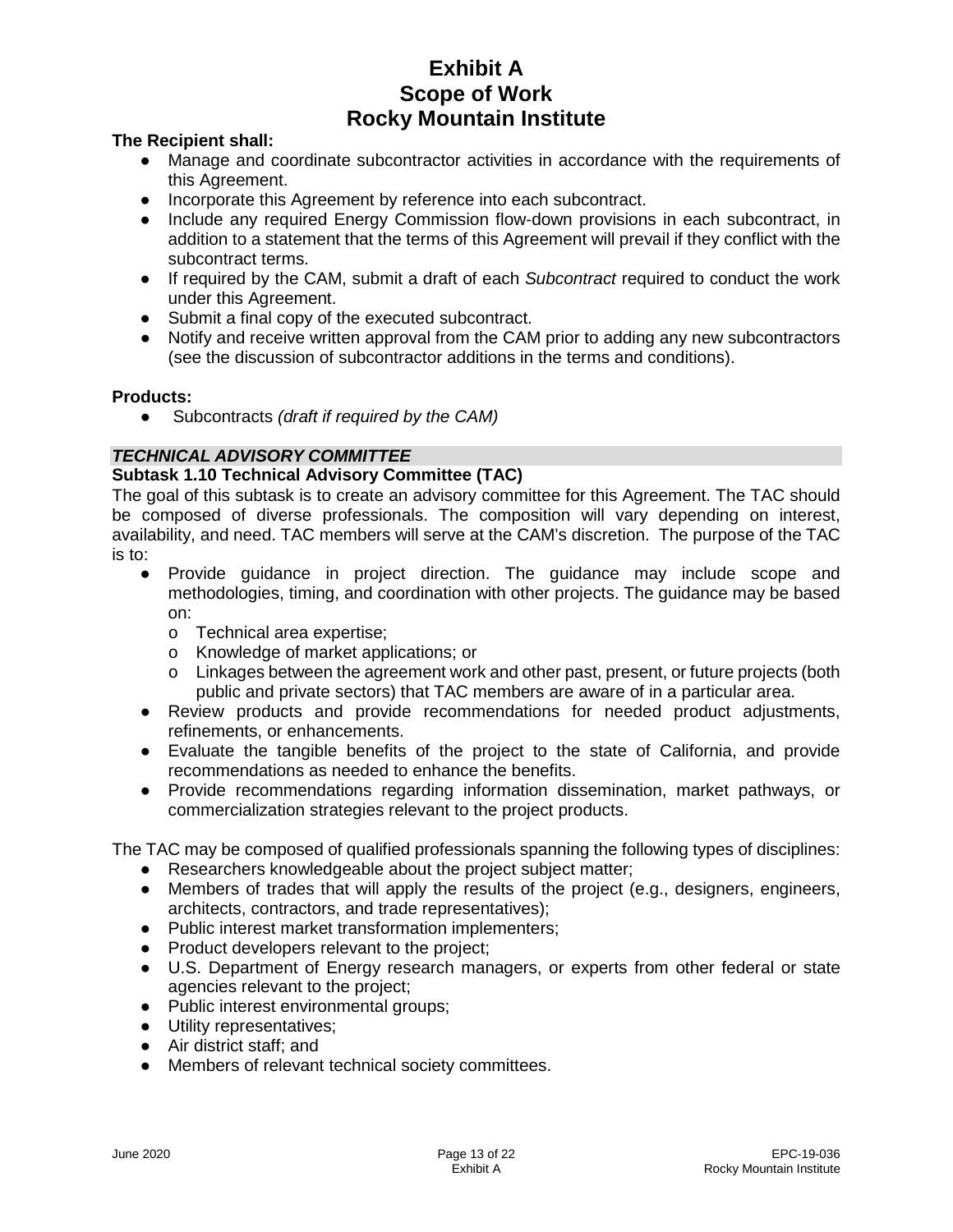#### **The Recipient shall:**

- Prepare a *List of Potential TAC Members* that includes the names, companies, physical and electronic addresses, and phone numbers of potential members. The list will be discussed at the Kick-off meeting, and a schedule for recruiting members and holding the first TAC meeting will be developed.
- Recruit TAC members. Ensure that each individual understands member obligations and the TAC meeting schedule developed in subtask 1.11.
- Prepare a *List of TAC Members* once all TAC members have committed to serving on the TAC.
- Submit *Documentation of TAC Member Commitment* (such as Letters of Acceptance) from each TAC member.

#### **Products:**

- List of Potential TAC Members
- List of TAC Members
- Documentation of TAC Member Commitment

## **Subtask 1.11 TAC Meetings**

The goal of this subtask is for the TAC to provide strategic guidance for the project by participating in regular meetings, which may be held via teleconference.

#### **The Recipient shall:**

- Discuss the TAC meeting schedule with the CAM at the Kick-off meeting. Determine the number and location of meetings (in-person and via teleconference) in consultation with the CAM.
- Prepare a *TAC Meeting Schedule* that will be presented to the TAC members during recruiting. Revise the schedule after the first TAC meeting to incorporate meeting comments.
- Prepare a *TAC Meeting Agenda* and *TAC Meeting Back-up Materials* for each TAC meeting.
- Organize and lead TAC meetings in accordance with the TAC Meeting Schedule. Changes to the schedule must be pre-approved in writing by the CAM.
- Prepare *TAC Meeting Summaries* that include any recommended resolutions of major TAC issues.

#### **The TAC shall:**

- Help set the project team's goals and contribute to the development and evaluation of its statement of proposed objectives as the project evolves.
- Provide a credible and objective sounding board on the wide range of technical and financial barriers and opportunities.
- Help identify key areas where the project has a competitive advantage, value proposition, or strength upon which to build.
- Advocate on behalf of the project in its effort to build partnerships, governmental support and relationships with a national spectrum of influential leaders.
- Ask probing questions that insure a long-term perspective on decision-making and progress toward the project's strategic goals.

#### **Products:**

● TAC Meeting Schedule (draft and final)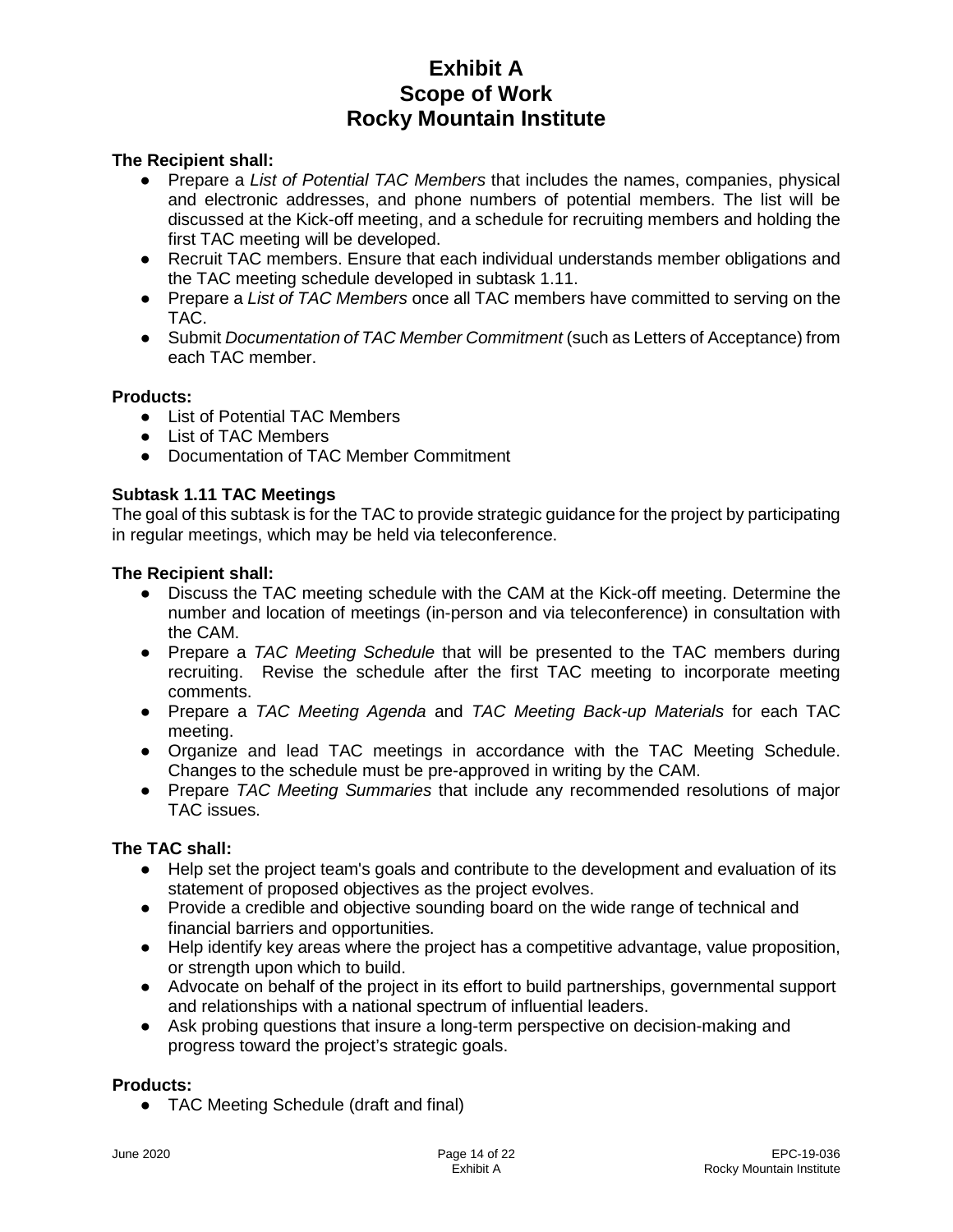- TAC Meeting Agendas (draft and final)
- TAC Meeting Back-up Materials
- TAC Meeting Summaries

### **IV. TECHNICAL TASKS**

#### **TASK 2: PROTOTYPE DESIGN**

The goal of this task is to identify how the panel manufacturers will need to design their retrofit panels to meet California market needs.

#### **SUBTASK 2.1: Design Specifications**

The goal of this subtask is to define the engineering and performance specifications needed to achieve the performance targets in Table 1.

#### **The Recipient Shall:**

- Review the performance specifications set forth in Table 1 and those produced under EPC 17-040 in their Summary of Baseline, BAU, and REALIZE Retrofit Packages deliverable with regards to criteria listed in Table 1.
- Prepare a comprehensive list of *Design Specifications* for each prototype system manufacturer to include, but not limited to, engineering and performance specifications needed to achieve the goals of this project, installation time, cost, thermal performance, hygrothermal performance, structural performance, and airtightness.

#### **Products:**

• Design Specifications (one per manufacturer)

#### **SUBTASK 2.2: Panel Design**

The goal of this subtask is to update the panel system designs to support engineering and performance requirements identified in Subtask 2.1.

### **The Recipient Shall:**

- Develop a panel concept design for each manufacturer informed by the current panel design and the Design Specifications from subtask 2.1. that will be used for the analysis conducted in Subtasks 2.3 and 2.4.
- Prepare the *Panel Concept Designs* to be used in Subtasks 2.3 and 2.4 and include conceptual design drawings, materials specifications, and attachment details.

#### **Products:**

• Panel Concept Designs (one per manufacturer)

#### **SUBTASK 2.3: Building Science Performance Modeling**

The goal of this subtask is to understand and optimize the thermal, hygrothermal, air barrier, constructability, and waterproofing performance of the proposed retrofit panels for a typical lowrise multifamily building.

#### **The Recipient shall:**

● Create a THERM model for each demonstration site for each of the attached retrofit panel variations.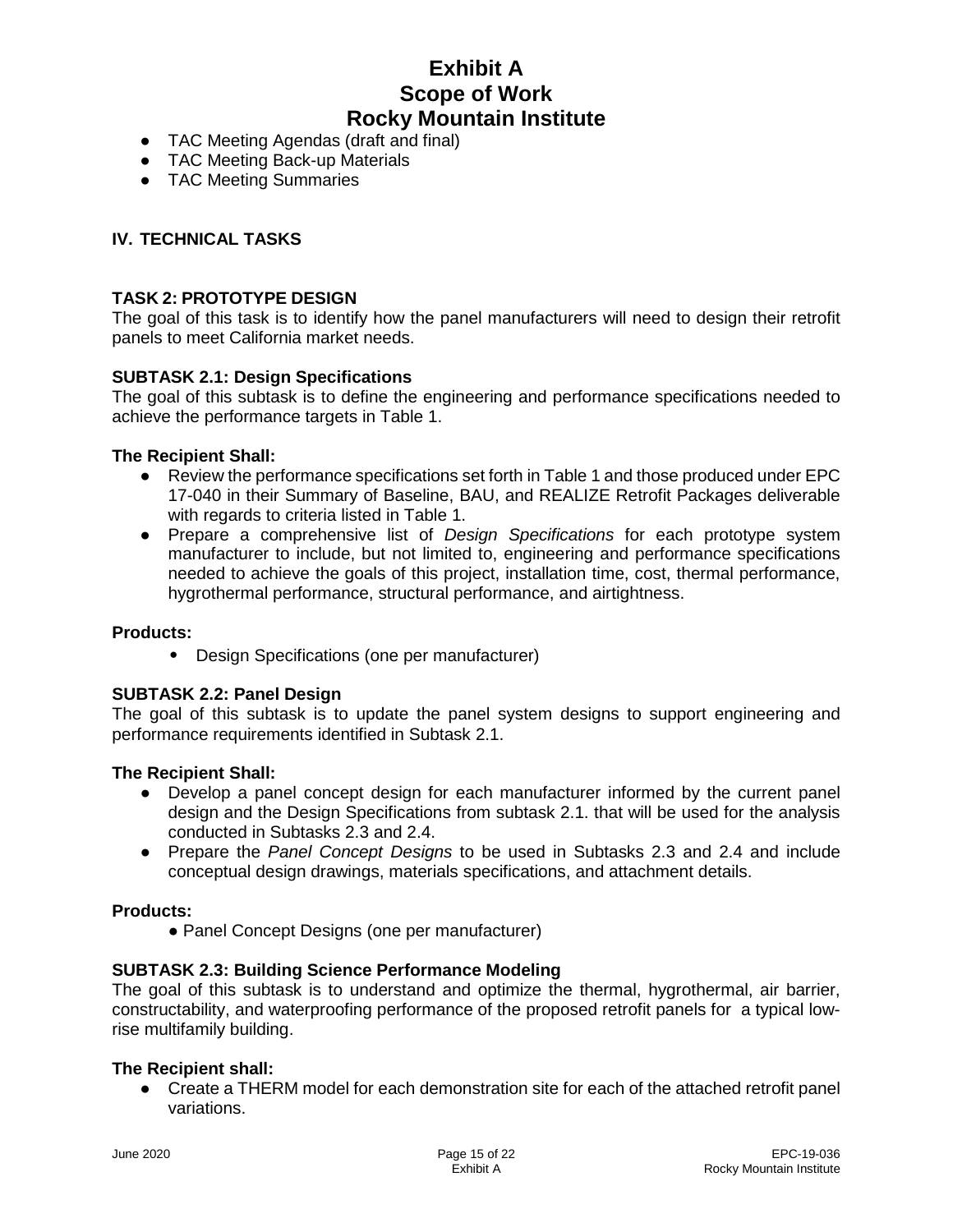- Identify, evaluate, and propose solutions for potential thermal, hygrothermal, air barrier, constructability, and waterproofing issues.
- Determine via modeling and calculations whether each panel option meets performance goals identified in Subtask 2.1 and Table 1.
- Summarize the findings and recommendations in a *Building Science Performance Report* for each panel manufacturer that will be used to improve panel design.

## **Products:**

● Building Science Performance Reports (one per manufacturer)

## **SUBTASK 2.4: Structural Performance Calculations**

The goals of this subtask is to assess and optimize the structural panel attachment systems used to connect the panels to the existing building and to ensure that each panel variation meets California structural code requirements when attached to low-rise multifamily buildings.

## **The Recipient shall:**

- Provide structural engineer calculations for each demonstration site with the retrofit panel variations attached.
- Use the calculations to identify, evaluate, and propose solutions for any issues relating to the panel attachments.
- Use the calculations to predict compliance with California structural code requirements.
- Summarize the findings and recommendations in a *Structural Performance Report* for each manufacturer that will be used to improve panel design. The report should include structural engineer calculations, issues and solutions, and discussion of whether the attachments comply with the California structural code requirements.

#### **Products:**

● Structural Performance Reports (one per manufacturer)

## **SUBTASK 2.5: Final Prototype Design**

The goal of this subtask is to incorporate the findings of previous Subtasks in Task 2 into a revised retrofit panel design for each panel variation that will be fabricated for prototype testing. If the panel prototype design does not meet the criteria set forth in Table 1, the manufacturer will need to revise their designs before proceeding to prototype fabrication.

#### **The Recipient shall:**

- Produce a *Final Prototype Design Report* that incorporates the findings from the building science and structural modeling into the drawings and specifications and includes information on the final design. If the Final Prototype Design does not meet criteria set forth in Table 1, the manufacturer will revise their designs in order to meet those criteria. The issues, changes and revisions will be delineated in the report.
- Prepare CPR Report #1 and participate in CPR meetings per subtask 1.3

#### **Products:**

- Final Prototype Design Report (one per manufacturer)
- CPR Report #1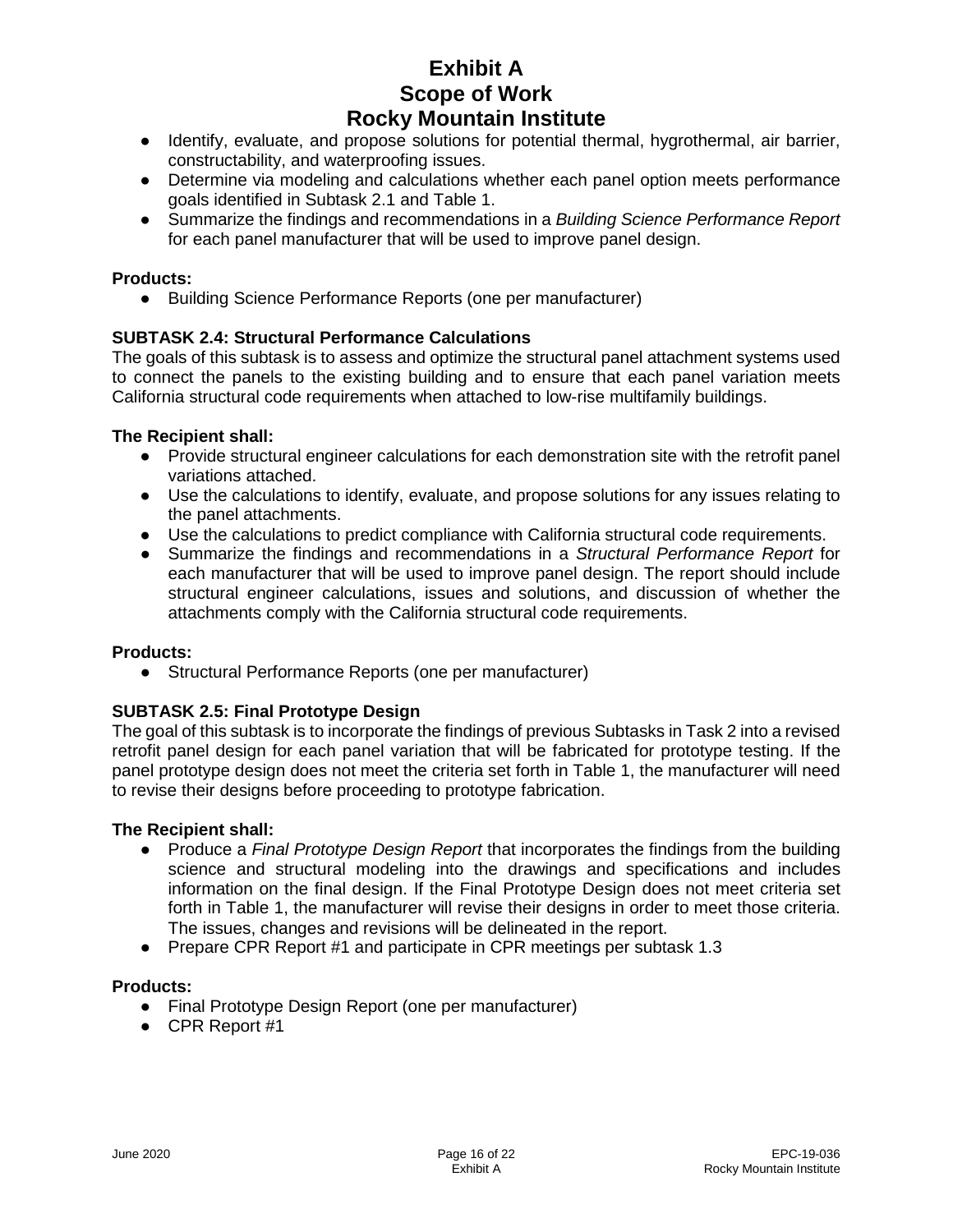## **TASK 3: PROTOTYPE PRODUCTION AND TESTING**

The goal of this task is to prototype each of the facade systems and conduct the necessary testing required for demonstration site deployment.

## **SUBTASK 3.1: Panel Testing and Certifications**

The goal of this subtask is to identify certifications, testing, and installation partners needed for the panel products to be installed in California and reduce permitting times.

#### **The Recipient shall:**

- Conduct a review of codes and standards relating to facade systems.
- Identify certifications and testing needed to meet California codes and standards for the panel manufacturers.
- Produce a *Testing and Certification Summary* that discusses the necessary testing and certifications needed for each panel manufacturer to produce and install their products in California.
- Select certified installers for each manufacturer and complete a *Certified Installers Agreement.* Provide copies of each agreement.

#### **Products:**

- Testing and Certification Summary
- Certified Installers Agreement

## **SUBTASK 3.2: Panel System Prototyping**

The goal of this subtask is to fabricate, test, and report findings for each prototype panel system to inform site installation and demonstration.

#### **The Recipient shall:**

- Fabricate functional prototype facade panels according to the revised panel Prototype Designs (Subtask 2.5)
- Complete the testing items outlined in the Testing and Certification Summary (Subtask 3.1).
- Produce *Photos of Functional Prototype Facade Panels* once completed.
- Conduct system tests and communicate testing results to manufacturers in a *Test Results Report*.

#### **Products:**

- Photos of Functional Prototype Facade Panels
- Test Results Report (one per manufacturer)

#### **TASK 4: DEMONSTRATION SYSTEMS PRODUCTION AND INSTALLATION**

The goal of this task is to fabricate and install the variations of retrofit panels on the demonstration buildings.

#### **SUBTASK 4.1: Produce and Deliver Demonstration Site Systems**

The goal of this subtask is to accurately model the existing conditions of the demonstration site, configure panel layouts and drawings for the sites, fabricate the systems and deliver the demonstration systems to the demonstration project site.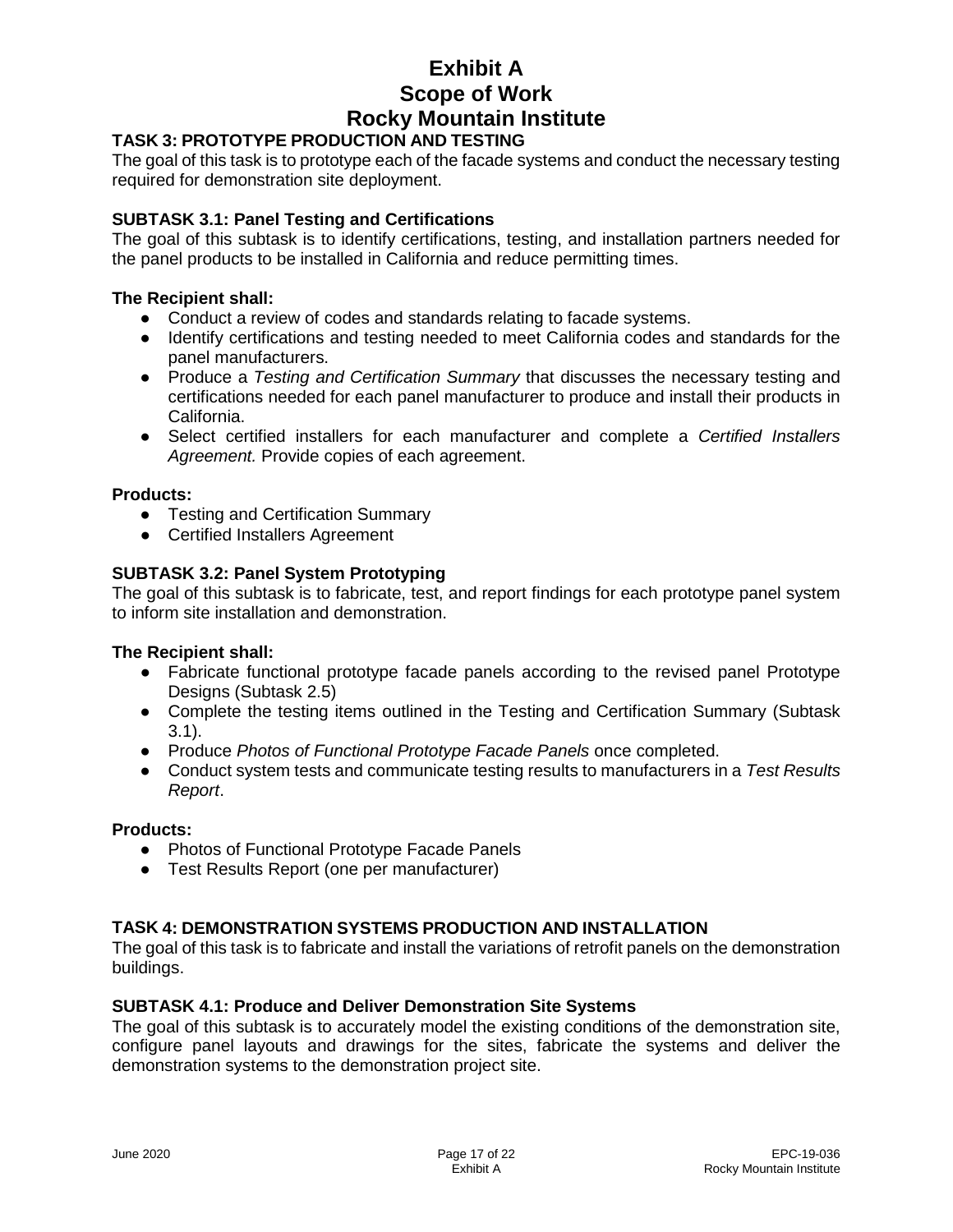#### **The Recipient shall:**

- Revise the panel prototype designs as dictated by testing results (Subtask 3.2).
- Optimize 3D scanning workflows using 3D CAD modeling software to develop a *Panel Configuration and Layout Report* that describes the scanning guidelines and procedures and that verifies and precision-tunes envelope panel dimensions and tolerances for factory production.
- Develop a *Retrofit Drawing Set* for each manufacturer and demonstration site. The purpose is to communicate intent of the panelized facade retrofit for use by building officials and the general contractor/builder, including demolition plan, panel layout, panel installation details and architectural visualization.
- Provide stamped structural drawings and calculations for *Retrofit Drawing Set* of the final design and cladding strategy and include all permits by local building officials.
- Fabricate the panels for the demonstration site buildings and provide *Photos of Demonstration Site Retrofit Panels* prior to installation.

#### **Products:**

- Panel Configuration and Layout Report
- Retrofit Drawing Sets
- Photos of Demonstration Site Retrofit Panels

#### **SUBTASK 4.2: Perform Field Demonstrations**

The goal of this subtask is to oversee the installation of the exterior retrofit facade panels at each of the demonstration sites and to provide quality assurance and building commissioning to optimize the performance of the installed measures and minimize the performance risks associated with the projects.

#### **The Recipient shall:**

- Verify that all permits have been received.
- Review submittals and work with contractors to ensure that they understand all elements of the design.
- Perform pre-installation and mid-construction site visits to ensure quality control.
- Perform on-site post installation verifications to ensure the as-built conditions match the design documents and to confirm installation quality.
- Conduct commissioning and quality control for each demonstration site
- Prepare *Commissioning Reports* to discuss the commissioning plan for each site and the results
- Prepare *CPR Report #2* and participate in CPR meetings per subtask 1.3

#### **Product:**

- Commissioning Reports
- CPR Report #2

## **TASK 5: DEMONSTRATION SITE PERFORMANCE MEASUREMENT AND VERIFICATION**

The goal of this task is to collect high-resolution performance data to validate the performance goals. Energy-related items will be measured and verified under EPC 17-040 scope, and envelope performance factors will be measured and verified under this task.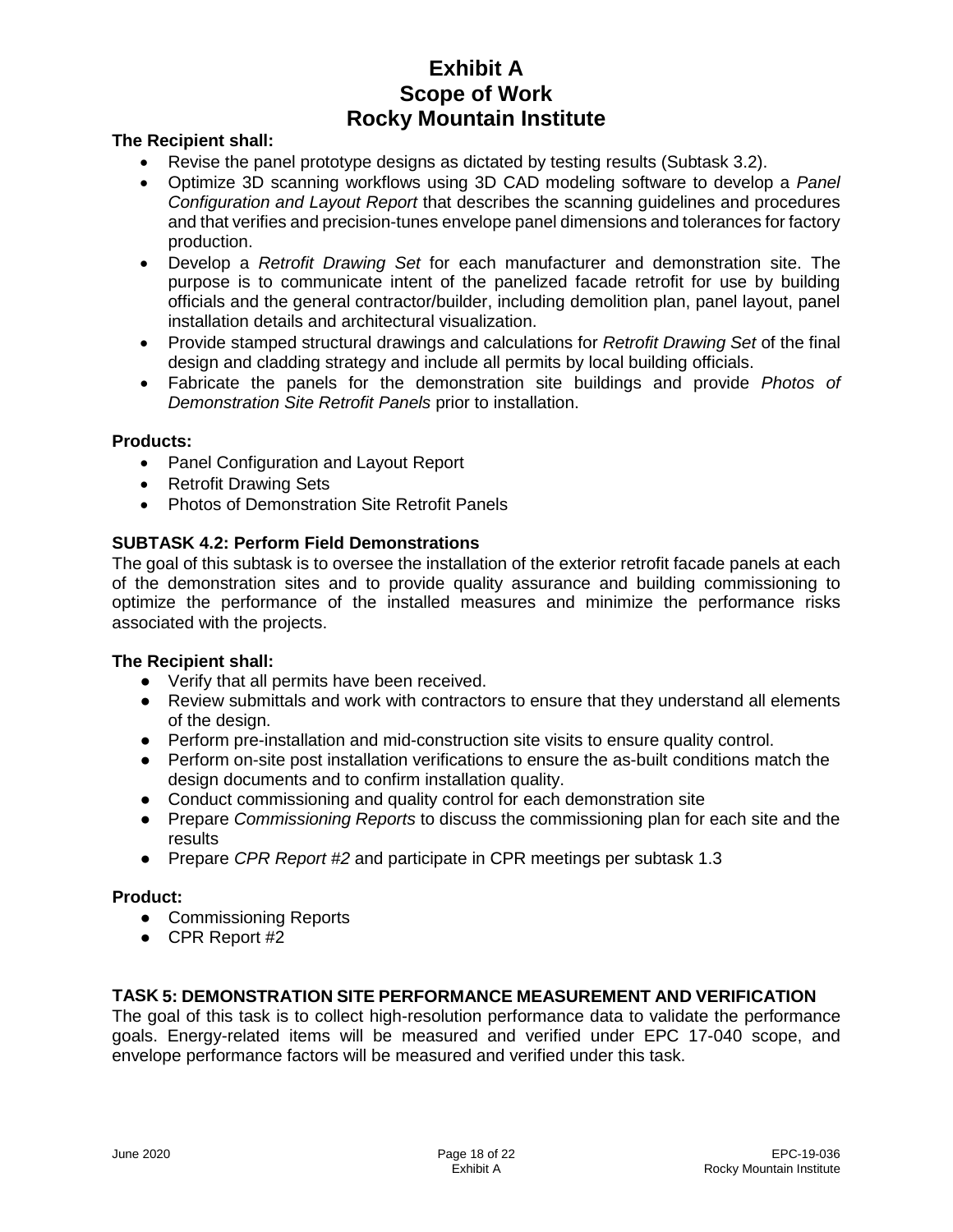#### **The Recipient shall:**

- Develop a *Building Enclosure Validation Plan* that outlines the process to validate the thermal, air leakage, moisture, impacts on retrofitted facades, performance, effectiveness of installation and attachment method performance of the envelope panels postinstallation, in conjunction with EPC 17-040 tasks to ensure no overlapping scope.
- Conduct the testing outlined in the *Building Enclosure Validation Plan* to record the performance of the installed panels.
- Perform air leakage testing to include quantitative whole building air leakage testing in general conformance with the methods described in ASTM E779 to validate assumed air leakage rates in the design energy models.
- Perform qualitative air leakage testing in general conformance with the methods described in ASTM E1186 which includes visualization of leakage paths using theatrical smoke and infrared thermography. Qualitative air leakage testing will be used to improve perimeter detailing.
- Perform water testing to include at least one window test in general conformance with the methods described in ASTM E1105 to validate window and rough opening flashing performance.
- Produce an *Envelope Performance Evaluation Report* that details the results of the envelope performance completed in this task, identifies areas for performance improvement and suggested remedies, and whether the performance metrics identified in Table 1 were achieved.

#### **Products:**

- Building Enclosure Validation Plan
- Envelope Performance Evaluation Report

## **TASK 6: PRODUCT LITERATURE AND COMMERCIALIZATION PLAN DEVELOPMENT**

The goal of this task is to create a set of documents to prepare each panel variation for wider market adoption in California.

## **SUBTASK 6.1: Product Literature Development**

The goal of this subtask is to produce retrofit panel specifications, drawings, installation instructions, and other relevant informative documents that are product-specific and can be distributed among the architecture, engineering, construction and codes and standards community in California to enable faster adoption of retrofit facade panels.

#### **The Recipient shall:**

- Develop draft *Product Literature* that includes panel drawings, connection details, typical sizes, performance specifications, and materials that can be published and made readily available to the architecture, engineering, construction and codes and standards community in California.
- Finalize *Product Literature* based on comments from California's architecture, engineering, construction, real estate and codes and standards community

#### **Products:**

● Product Literature (draft and final)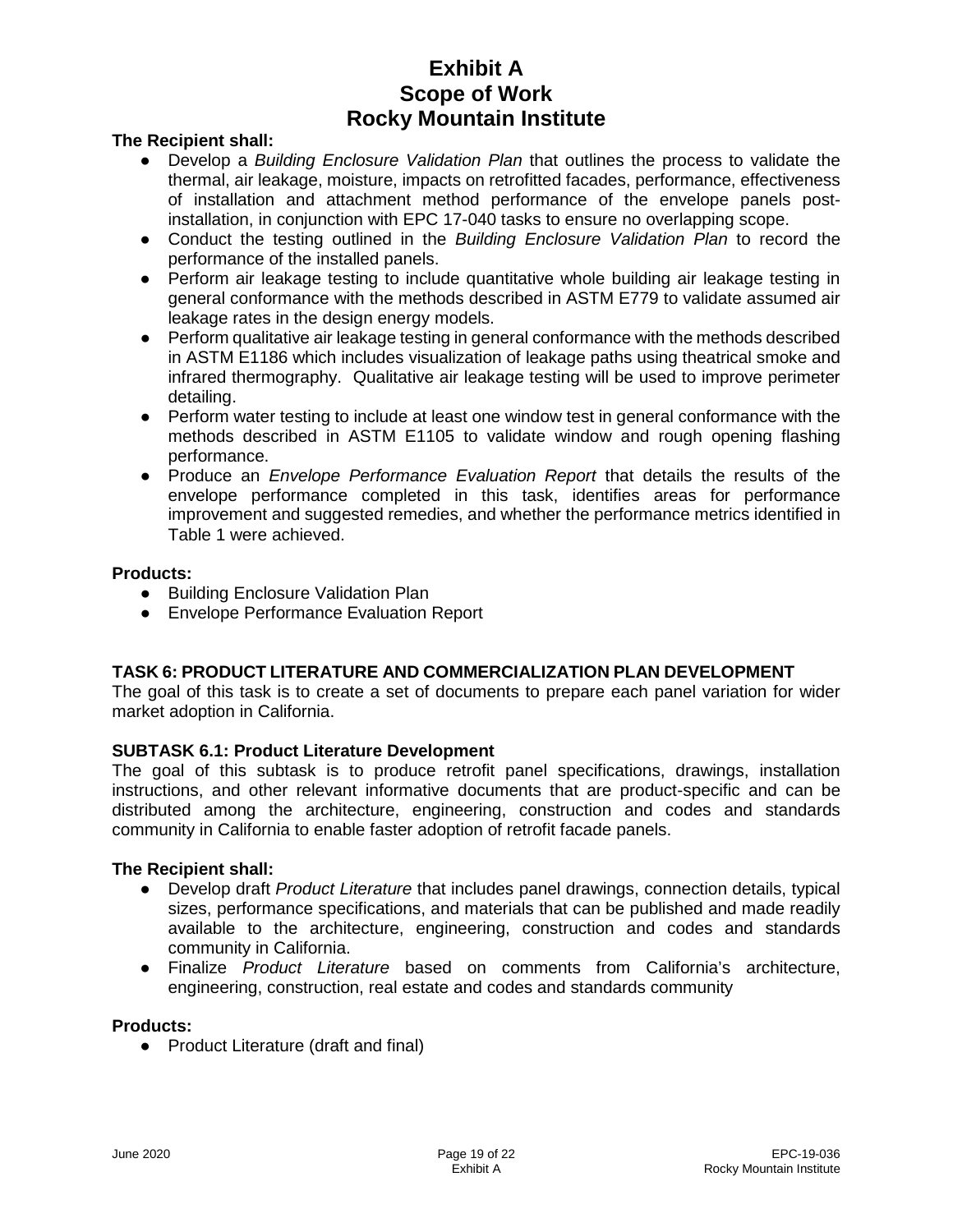#### **SUBTASK 6.2: Commercialization Plan**

The goal of this subtask is to develop a technology commercialization strategy relative to California for each of the system manufacturers. This will outline a plan for advanced manufacturing and delivery, an understanding of production volume requirements for cost reduction, and a strategy for further manufacturer capitalization should that be required for implementation of the commercialization plan.

#### **The Recipient shall:**

- Investigate and assess advanced manufacturing and delivery techniques used abroad and in the US that could be leveraged as part of exterior retrofit panel production for California.
- Based on demonstration site production, delivery, and construction costs and time, determine key areas for cost and installation reduction, and the magnitude of reduction possible.
- Conduct a business model analysis based on current production costs, cost reduction potential, and projected sales to determine a realistic pathway for commercialization of the panel systems in California.
- Summarize all recommendations and findings from this subtask in a draft *Commercialization Plan* that lays out a business plan and service model for deploying the demonstrated prefabricated exterior panels on low-rise multifamily buildings in California.
- Solicit comments from key manufacturing partners on the Commercialization Plan and incorporate them in a final Commercialization Plan

#### **Products:**

● Commercialization Plan (draft and final)

## **TASK 7 EVALUATION OF PROJECT BENEFITS**

The goal of this task is to report the benefits resulting from this project.

## **The Recipient shall:**

- Complete three Project Benefits Questionnaires that correspond to three main intervals in the Agreement: (1) *Kick-off Meeting Benefits Questionnaire*; (2) *Mid-term Benefits Questionnaire*; and (3) *Final Meeting Benefits Questionnaire*.
- Provide all key assumptions used to estimate projected benefits, including targeted market sector (e.g., population and geographic location), projected market penetration, baseline and projected energy use and cost, operating conditions, and emission reduction calculations. Examples of information that may be requested in the questionnaires include:
	- o For Product Development Projects and Project Demonstrations:
		- Published documents, including date, title, and periodical name.
		- Estimated or actual energy and cost savings, and estimated statewide energy savings once market potential has been realized. Identify all assumptions used in the estimates.
		- Greenhouse gas and criteria emissions reductions.
		- Other non-energy benefits such as reliability, public safety, lower operational cost, environmental improvement, indoor environmental quality, and societal benefits.
		- Data on potential job creation, market potential, economic development, and increased state revenue as a result of the project.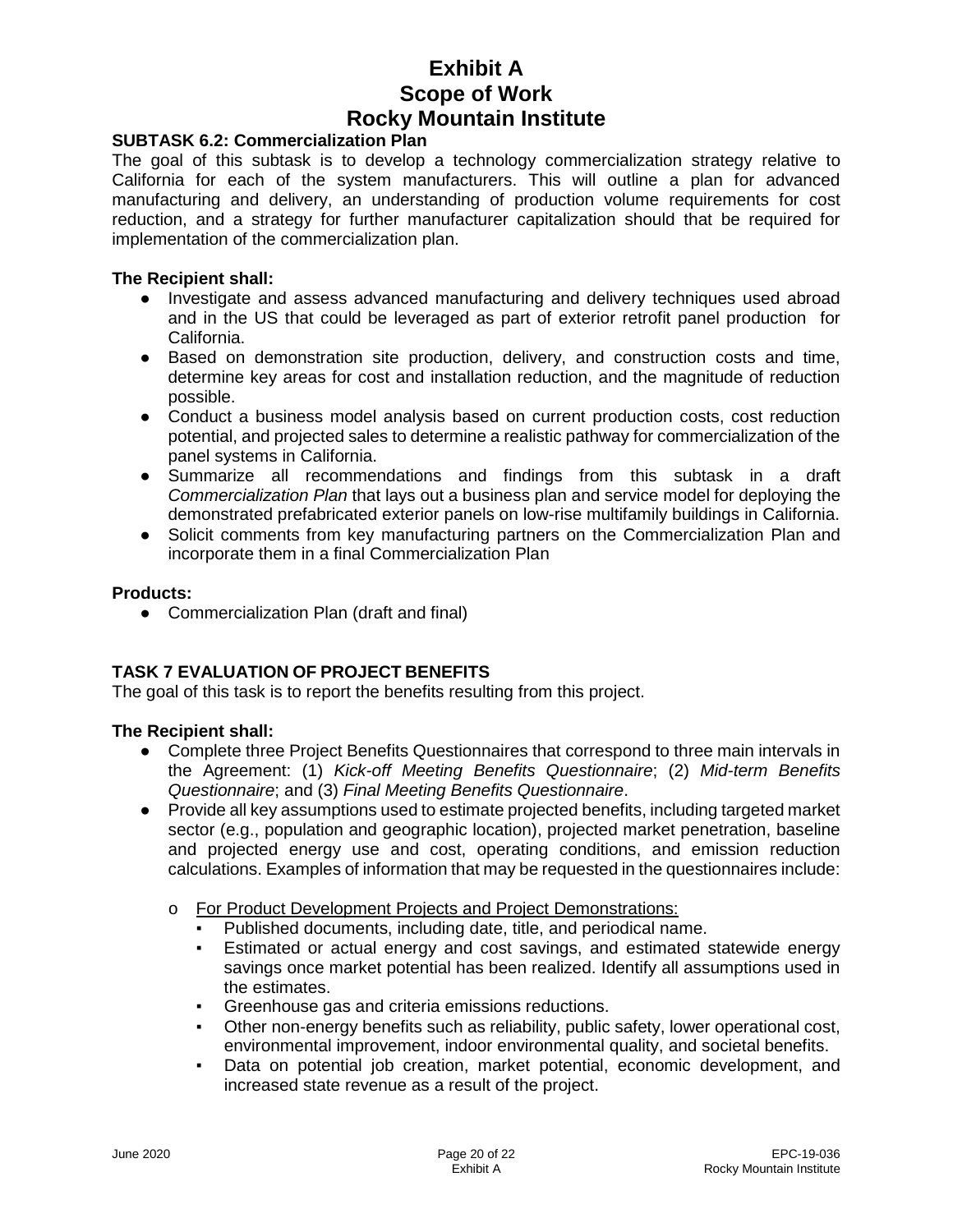- A discussion of project product downloads from websites, and publications in technical journals.
- A comparison of project expectations and performance. Discuss whether the goals and objectives of the Agreement have been met and what improvements are needed, if any.
- Additional Information for Product Development Projects:
	- Outcome of product development efforts, such copyrights and license agreements.
	- Units sold or projected to be sold in California and outside of California.
	- Total annual sales or projected annual sales (in dollars) of products developed under the Agreement.
	- Investment dollars/follow-on private funding as a result of Energy Commission funding.
	- Patent numbers and applications, along with dates and brief descriptions.
- Additional Information for Product Demonstrations:
	- Outcome of demonstrations and status of technology.
	- Number of similar installations.
	- Jobs created/retained as a result of the Agreement.
- o For Information/Tools and Other Research Studies:
	- Outcome of project.
	- Published documents, including date, title, and periodical name.
	- A discussion of policy development. State if the project has been cited in government policy publications or technical journals, or has been used to inform regulatory bodies.
	- The number of website downloads.
	- An estimate of how the project information has affected energy use and cost, or have resulted in other non-energy benefits.
	- An estimate of energy and non-energy benefits.
	- Data on potential job creation, market potential, economic development, and increased state revenue as a result of project.
	- A discussion of project product downloads from websites, and publications in technical journals.
	- A comparison of project expectations and performance. Discuss whether the goals and objectives of the Agreement have been met and what improvements are needed, if any.
- Respond to CAM questions regarding responses to the questionnaires.

The Energy Commission may send the Recipient similar questionnaires after the Agreement term ends. Responses to these questionnaires will be voluntary.

## **Products:**

- Kick-off Meeting Benefits Questionnaire
- Mid-term Benefits Questionnaire
- Final Meeting Benefits Questionnaire

## **TASK 8 TECHNOLOGY/KNOWLEDGE TRANSFER ACTIVITIES**

The goal of this task is to develop a plan to make the knowledge gained, experimental results, and lessons learned available to the public and key decision makers.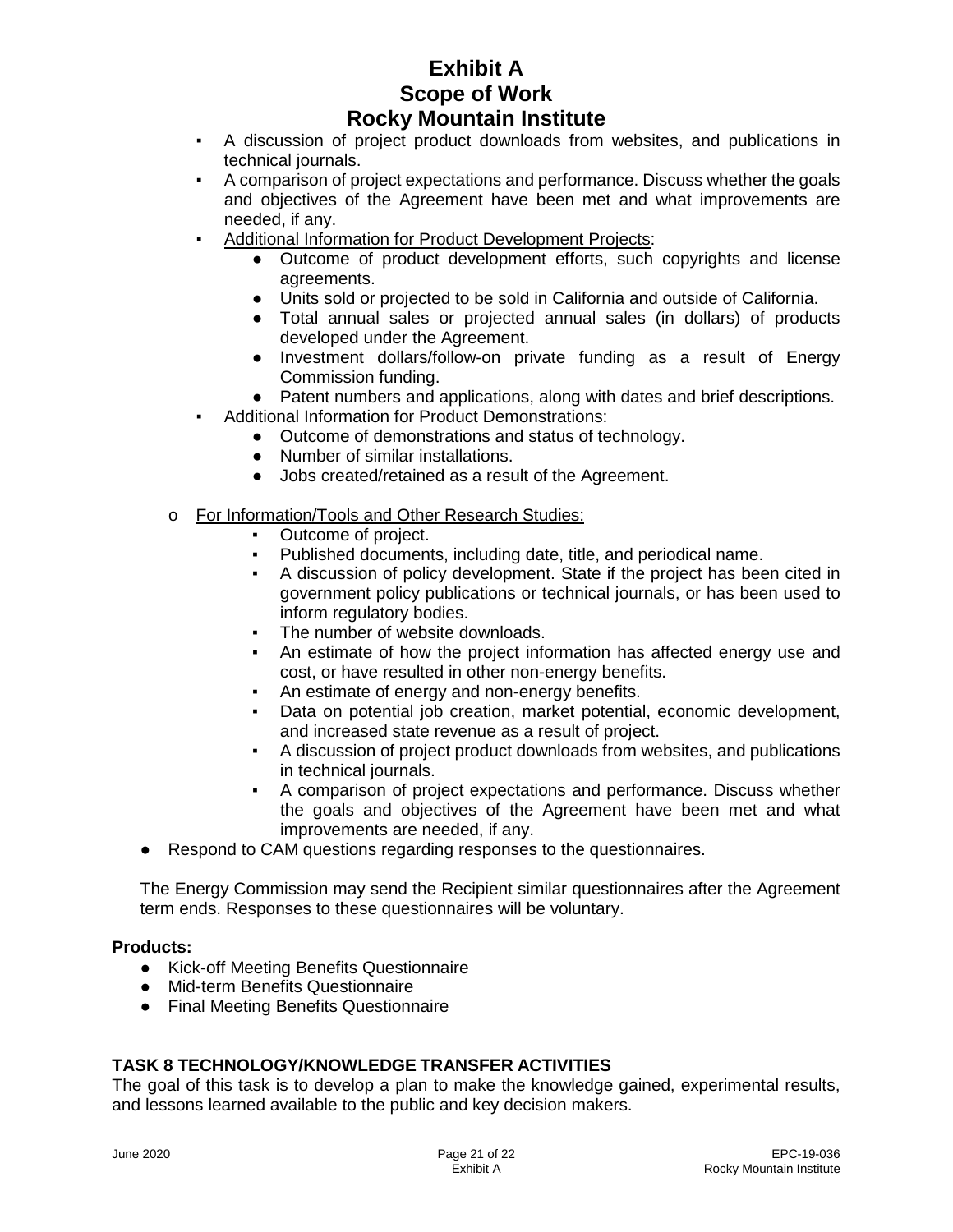## **The Recipient shall:**

- Prepare an *Initial Fact Sheet* at start of the project that describes the project. Use the format provided by the CAM.
- Prepare a *Final Project Fact Sheet* at the project's conclusion that discusses results. Use the format provided by the CAM.
- Prepare a *Technology/Knowledge Transfer Plan* that includes:
	- $\circ$  An explanation of how the knowledge gained from the project will be made available to the public, including the targeted market sector and potential outreach to end users, utilities, regulatory agencies, and others.
	- $\circ$  A description of the intended use(s) for and users of the project results.
	- o Published documents, including date, title, and periodical name.
	- o Copies of documents, fact sheets, journal articles, press releases, and other documents prepared for public dissemination. These documents must include the Legal Notice required in the terms and conditions. Indicate where and when the documents were disseminated.
	- o A discussion of policy development. State if project has been or will be cited in government policy publications, or used to inform regulatory bodies.
	- o The number of website downloads or public requests for project results.
	- o Additional areas as determined by the CAM.
- Conduct technology transfer activities in accordance with the Technology/Knowledge Transfer Plan. These activities will be reported in the Progress Reports.
- Develop *Presentation Materials* for an Energy Commission- sponsored conference/workshop(s) on the project as requested by CAM
- Participate in annual EPIC symposium(s) sponsored by the California Energy Commission as requested by CAM
- Provide at least (6) six *High Quality Digital Photographs* (minimum resolution of 1300x500 pixels in landscape ratio) of pre and post technology installation at the project sites or related project photographs.
- Prepare a *Technology/Knowledge Transfer Report* on technology transfer activities conducted during the project.

#### **Products:**

- Initial Fact Sheet (draft and final)
- Final Project Fact Sheet (draft and final)
- Presentation Materials (draft and final)
- High Quality Digital Photographs
- Technology/Knowledge Transfer Plan (draft and final)
- Technology/Knowledge Transfer Report (draft and final)

## **V. PROJECT SCHEDULE**

Please see the attached Excel spreadsheet.